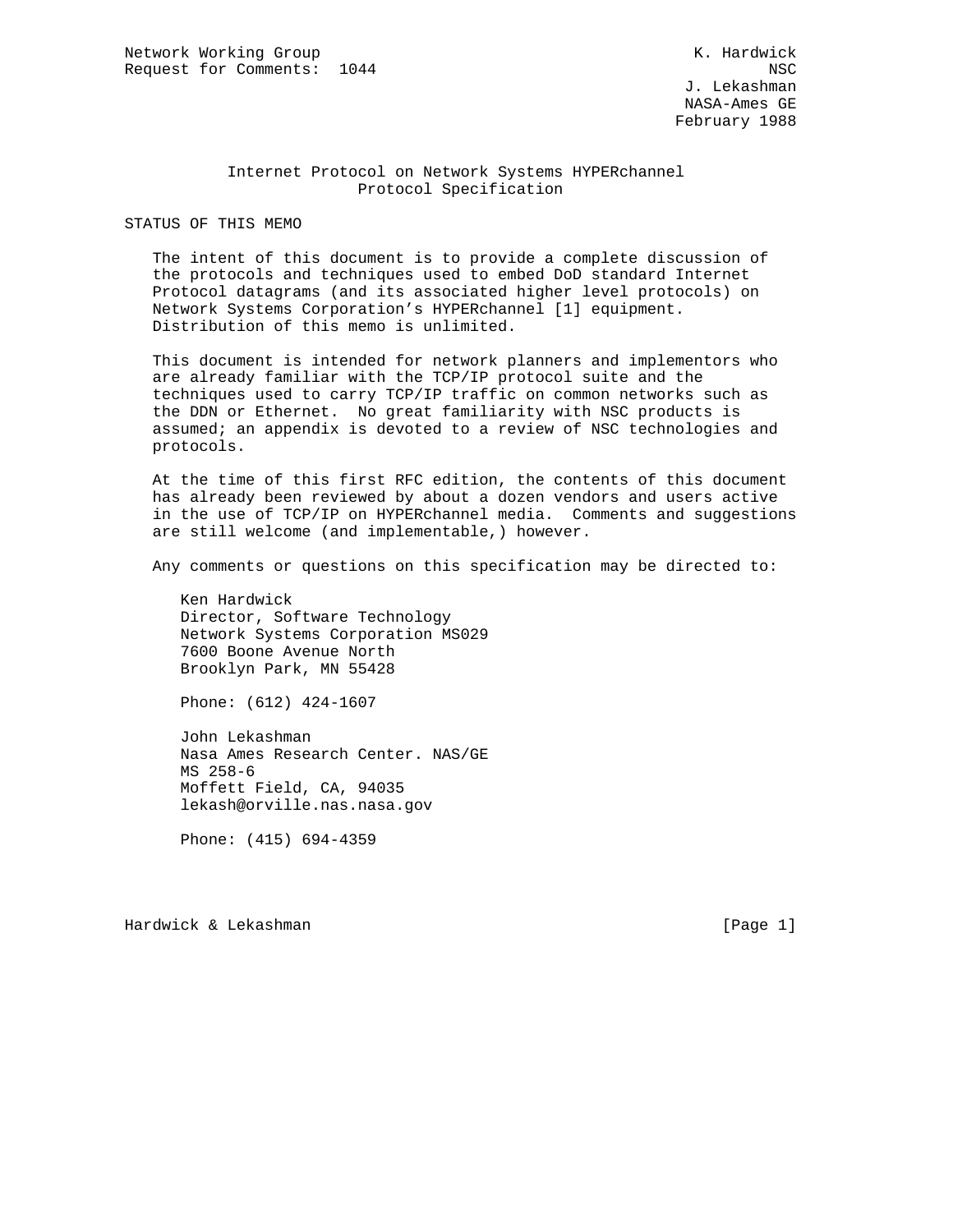# TABLE OF CONTENTS

| Basic HYPERchannel network messages 4             |  |
|---------------------------------------------------|--|
| Basic (16-bit address) Message Proper header 5    |  |
| TO addresses and open driver architecture 7       |  |
| Extended (32-bit address) Message Proper header 8 |  |
| Address Recognition and message forwarding 10     |  |
|                                                   |  |
|                                                   |  |
|                                                   |  |
| PROTOCOL SPECIFICATION 17                         |  |
|                                                   |  |
| Basic (16-bit) Message Encapsulation 18           |  |
| Compatibility with existing implementations 21    |  |
| Extended (32-bit) Message Encapsulation 24        |  |
| Address Resolution Protocol 27                    |  |
|                                                   |  |
| ADDRESS RESOLUTION                                |  |
| Local Address Resolution 33                       |  |
| Configuration file format 34                      |  |
|                                                   |  |
|                                                   |  |
|                                                   |  |
|                                                   |  |
| Appendix A.                                       |  |
| NSC Product Architecture and Addressing (a) 38    |  |
|                                                   |  |
| Appendix B.                                       |  |
| Network Systems HYPERchannel protocols<br>. 42    |  |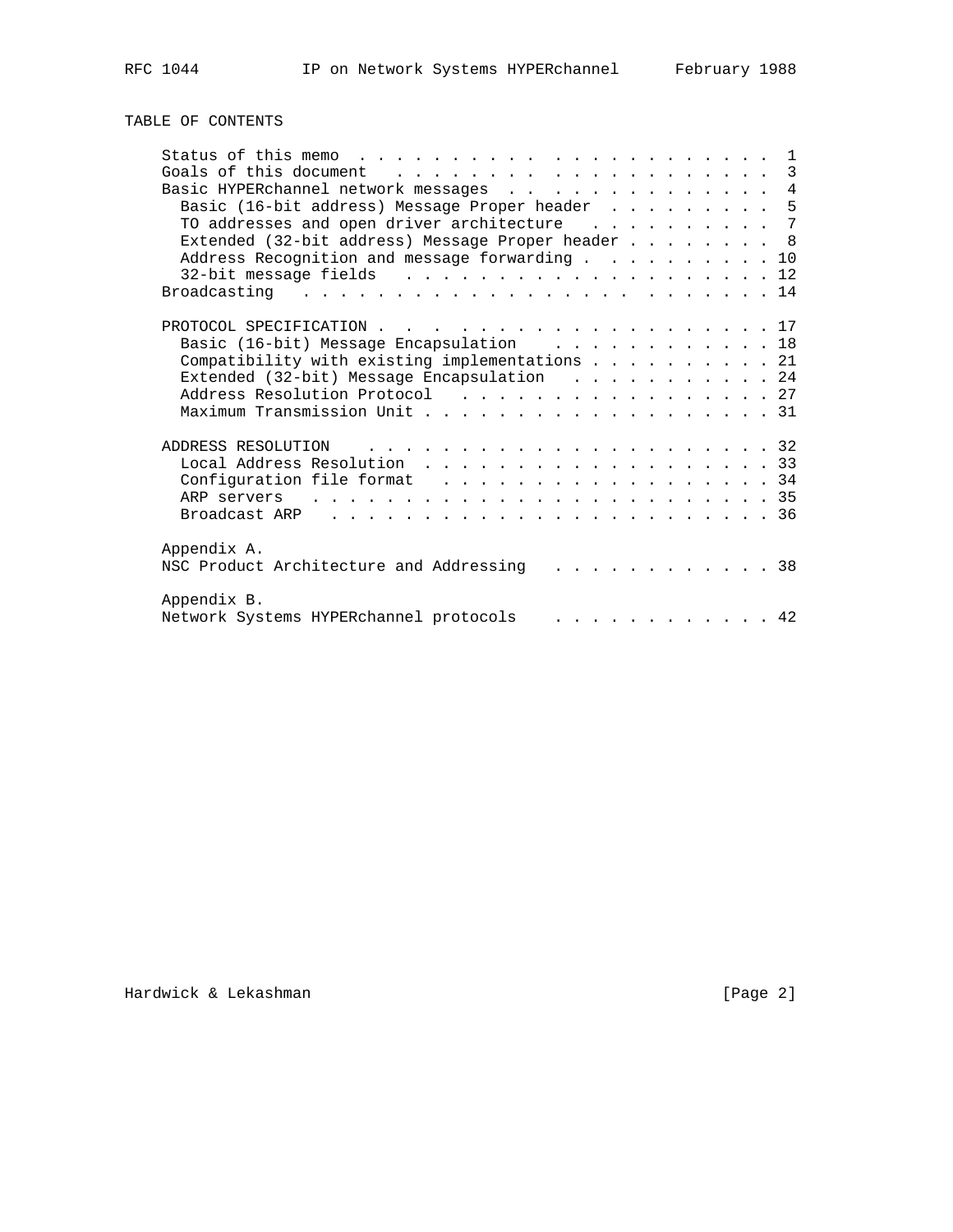GOALS OF THIS DOCUMENT

In this document, there are four major technical objectives:

- 1. To bless a "de facto" standard for IP on HYPERchannel that has been implemented by Tektronix, Cray, NASA Ames, and others. We are attempting to resolve some interoperability problems with this standard so as to minimize the changes to existing IP on HYPERchannel software. If any ambiguities remain in the de facto standard, we wish to assist in their resolution.
- 2. To address larger networks, NSC's newer network products are moving to a 32-bit address from the current 16-bit TO address. This document would introduce the addressing extension to the user community and specify how IP datagrams would work in the new addressing mode.
- 3. To define an Address Resolution Protocol for HYPERchannel and other NSC products. It is probably well known that current NSC products do not support the broadcast modes that make ARP particularly useful. However, many have expressed interest in "ARP servers" at a known network address. These servers could fade away as NSC products with broadcast capability come into existence. Host drivers that can generate and recognize this ARP protocol would be prepared to take advantage of it as the pieces fall into place.
- 4. Part of this effort is to standardize the unofficial "message type" field that reserves byte 8 of the HYPERchannel network message. To permit better interoperability, NSC will initiate a "network protocol registry" where any interested party may obtain a unique value in byte 8 (or bytes 8 and 9) for their own public, private, commercial or proprietary protocol. Lists of assigned protocol type numbers and their "owners" will be periodically published by NSC and would be available to interested parties.

Hardwick & Lekashman **Example 2018** [Page 3]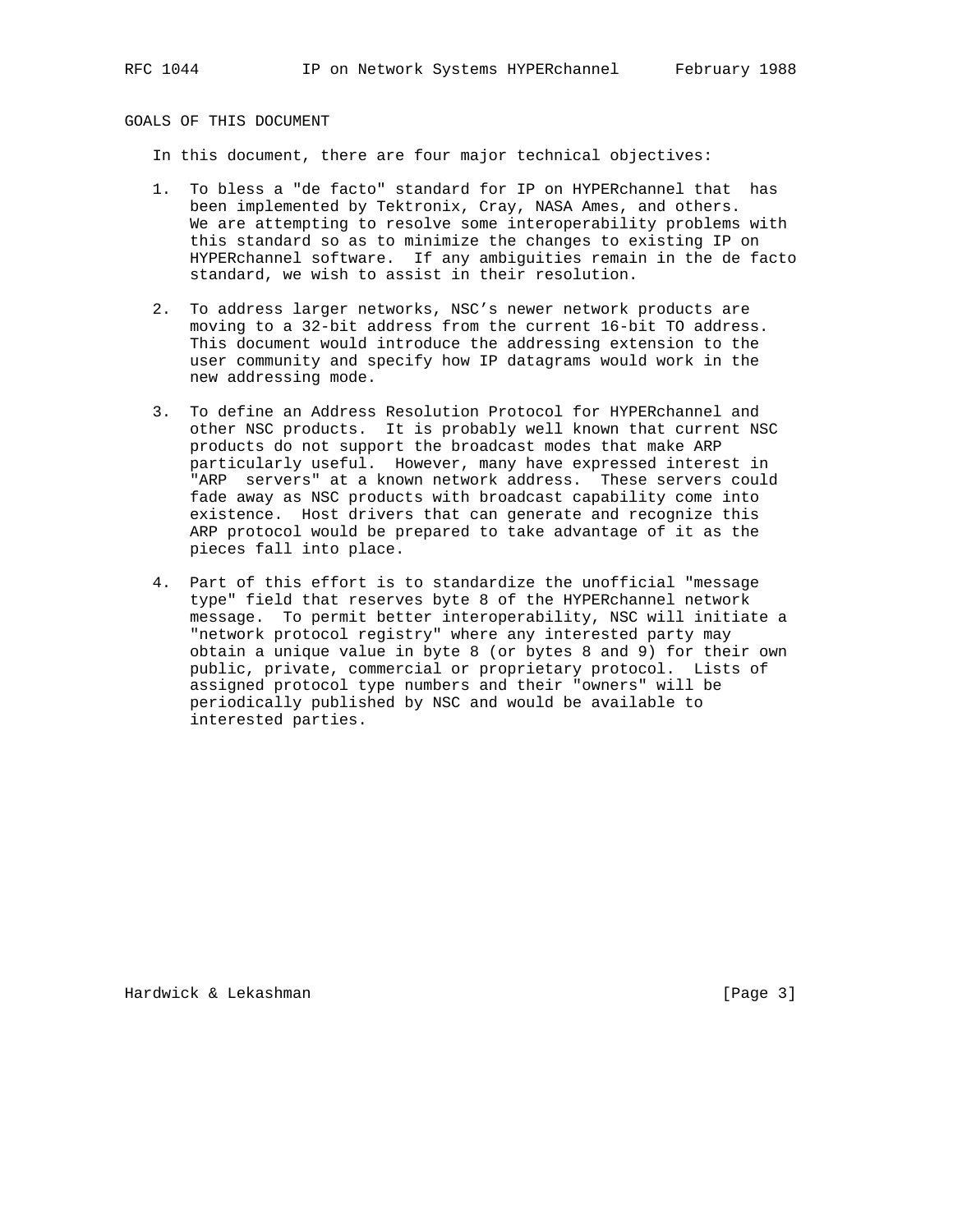## BASIC HYPERCHANNEL NETWORK MESSAGES

 Unlike most datagram delivery systems, the HYPERchannel network message consists of two parts:

| Message Proper<br>------+ |
|---------------------------|
| $10-64$ bytes<br>------   |
| Associated Data           |
| Unlimited length          |
|                           |

 The first part is a message header that can be up to 64 bytes in length. The first 10 bytes contain information required for the delivery of the entire message, and the remainder can be used by higher level protocols. The second part of the message, the "Associated Data," can be optionally included with the message proper. In most cases (transmission over HYPERchannel A trunks), the length of the associated data is literally unlimited. Others (such as HYPERchannel B or transmission within a local HYPERchannel A A400 adapter) limit the size of the Associated Data to 4K bytes. If the information sent can be contained within the Message Proper, then the Associated Data need not be sent.

 HYPERchannel lower link protocols treat messages with and without Associated Data quite differently; "Message only" transmissions are sent using abbreviated protocols and can be queued in the receiving network adapter, thus minimizing the elapsed time needed to send and receive the messages. When associated data is provided, the HYPERchannel A adapters free their logical resources towards driving the host interface and coaxial trunks.

Hardwick & Lekashman [Page 4]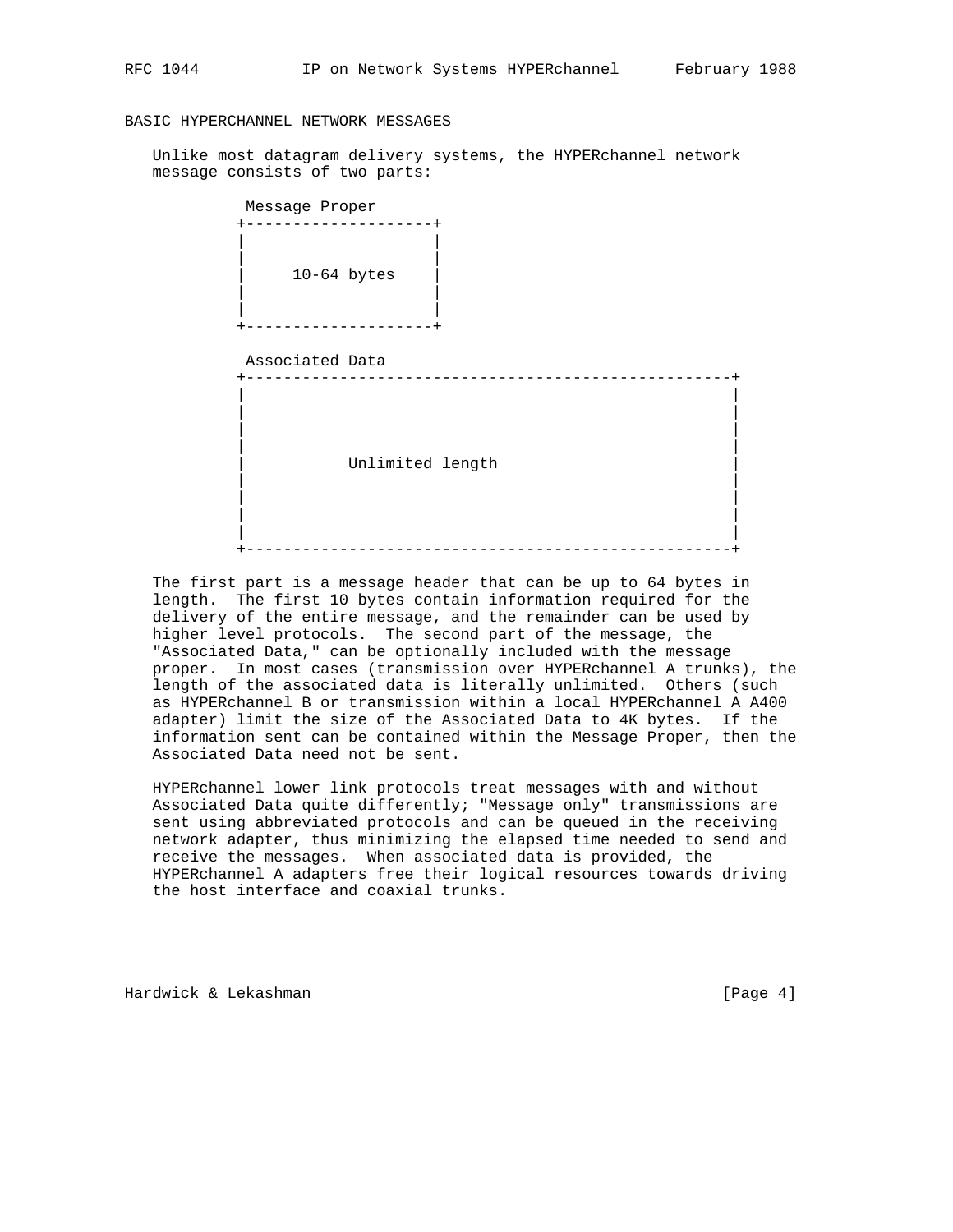BASIC (16-BIT ADDRESS) MESSAGE PROPER HEADER

 The first 10 bytes of the network Message Proper are examined by the network adapters to control delivery of the network message. Its format is as follows:



## TRUNKS TO TRY

 Consists of two four bit masks indicating which of four possible HYPERchannel A coaxial data trunks are to be used to transmit the message and to return it. If a bit in the mask is ON, then the adapter firmware will logically AND it with the mask of installed trunk interfaces and use the result as a candidate list of interfaces. Whenever one of the internal "frames" are sent to communicate with the destination adapter, the transmission hardware electronically selects the first non-busy trunk out of the list of candidates. Thus, selection of a data trunk is best performed by the adapter itself rather than by the host. "Dedicating" trunks to specific applications only makes sense in very critical real time applications such as streaming data directly from high speed overrunnable peripherals.

 A second Trunk mask is provided for the receiving adapter when it sends frames back to the transmitter, as it is possible to build "asymmetric" configurations of data trunks where trunk 1 on one box

Hardwick & Lekashman [Page 5]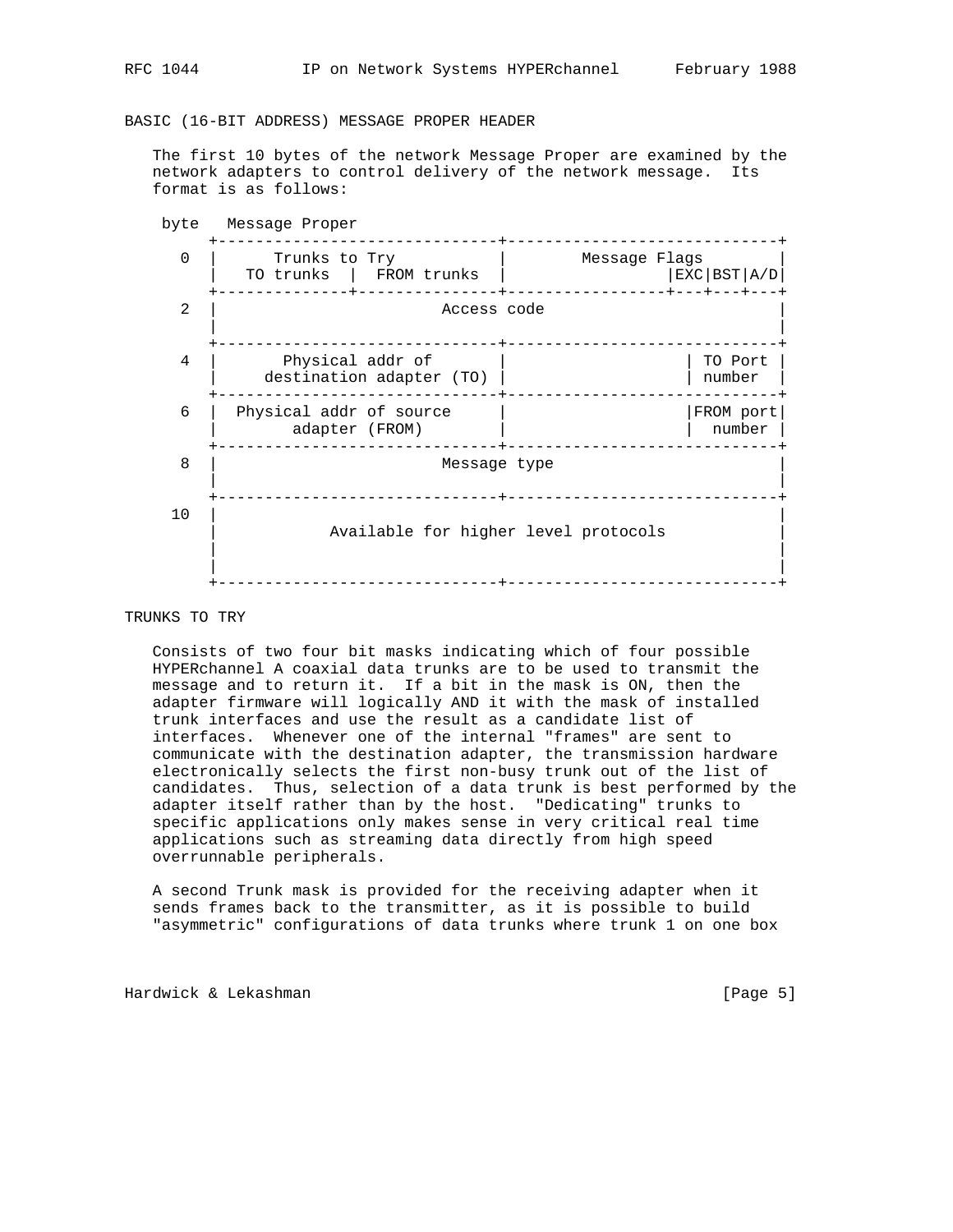is connected to the trunk 3 interface of a second. Such configurations are strongly discouraged, but the addressing structure supports it if needed.

 The "trunks to try" field is only used by HYPERchannel A. To assure maximum interoperability, a value of 0xFF should be placed in this field to assure delivery over any technology. Other values should only be used if the particular site hardware is so configured to not be physically connected via those trunks.

#### MESSAGE FLAGS

 Contains options in message delivery. In the basic type of message, three bits are used:

 ASSOCIATED DATA PRESENT (A/D) is ON if an Associated Data block follows the Message Proper. 0 if only a message proper is present in the network message. The value of this bit is enforced by the network adapter firmware.

 BURST MODE (BST) Enables a special mode for time critical transfers where a single HYPERchannel A coaxial trunk is dedicated during transmission of the network message. Not recommended for anything that won't cause peripheral device overruns if data isn't delivered once message transmission starts.

 EXCEPTION (EXC) Indicates to some channel programmed host interfaces that the message is "out of band" in some way and requires special processing.

## ACCESS CODE

 A feature to permit adapters to share use of a cable yet still permit an "access matrix" of which adapter boxes and physically talk to which others. Not currently in use by anyone, support is being discontinued.

## TO ADDRESS

 Consists of three parts. The high order 8-bits contains the physical address of the network adapter box which is to receive the message. The low order 8-bits are interpreted in different ways depending on the nature of the receiving network adapter. If the receiving adapter has different host "ports," then the low order bits of the TO field are used to designate which interface is to receive the message. On IBM data channels, the entire "logical" TO field is interpreted as the subchannel on which the incoming data is to be presented. Parts of the logical TO field that are not interpreted by

Hardwick & Lekashman **Example 2018** [Page 6]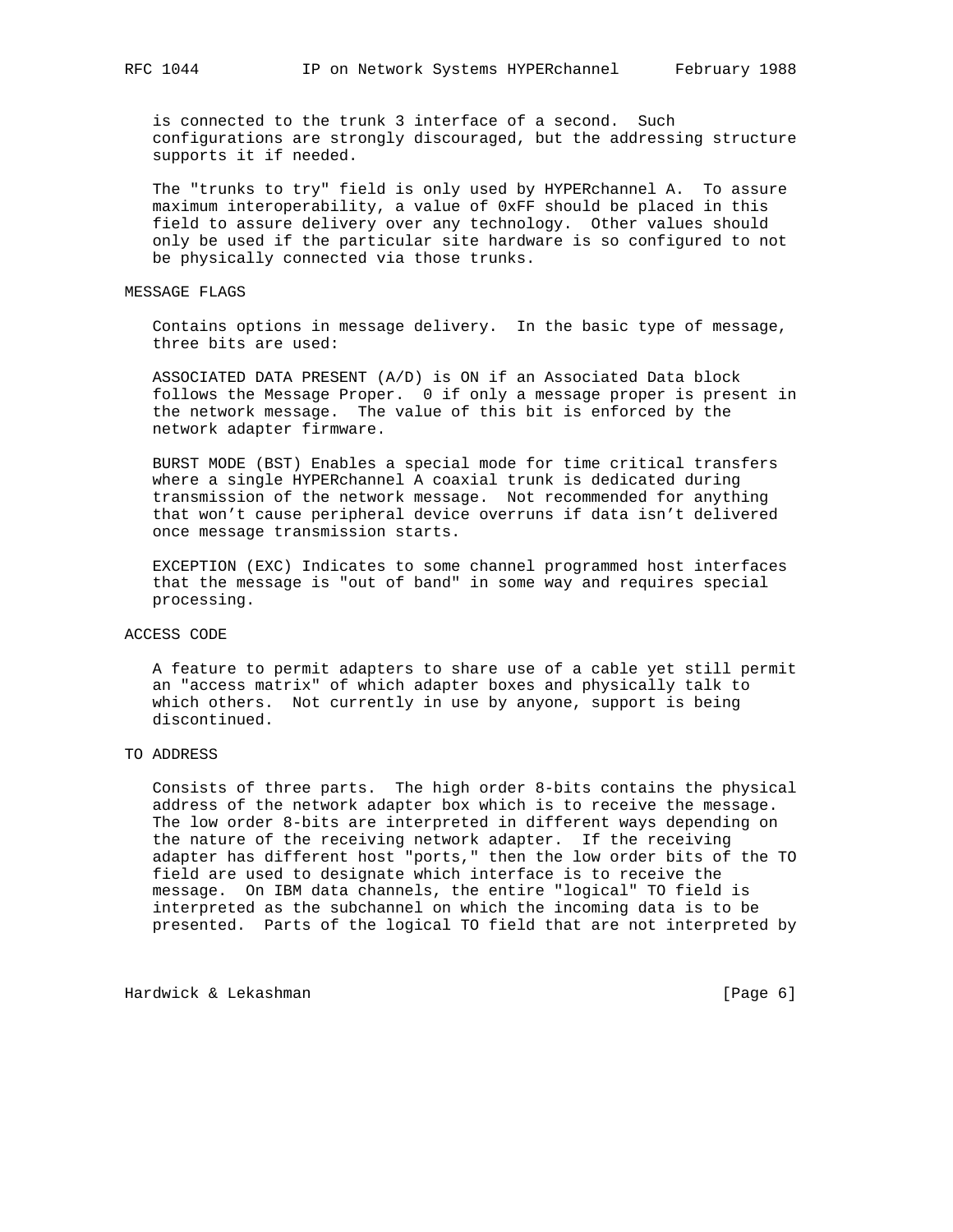the network adapter are passed to the host for further interpretation.

#### FROM ADDRESS

 The FROM address is not physically used during the process of transmitting a network message, but is passed through to the receiving host so that a response can be returned to the point of origin. In general, reversing the TO and FROM 16-bit address fields and the TO and FROM trunk masks can reliably return a message to its destination.

## MESSAGE TYPE

 The following two bytes are reserved for NSC. Users have been encouraged to put a zero in byte 8 and anything at all in byte 9 so as to not conflict with internal processing of messages by NSC firmware. In the past, this field has been loosely defined as carrying information of interest to NSC equipment carrying the message and not as a formal protocol type field. For example, 0xFF00 in bytes 8 and 9 of the message will cause the receiving adapter to "loop back" the message without delivering it to the attached host.

 Concurrent with this document, it is NSC's intent to use both bytes 8 and 9 as a formal "protocol type" designator. Major protocols will be assigned a unique value in byte 8 that will (among good citizens) not duplicate a value generated by a different protocol. Minor protocols will have 16-bit values assigned to them so that we won't run out when 256 protocols turn up. Any interested party could obtain a protocol number or numbers by application to NSC. In this document, protocol types specific to IP protocols are assigned.

#### TO ADDRESSES AND OPEN DRIVER ARCHITECTURE

 Since not all 16-bits of the TO address are used for the physical delivery of the network message, the remainder are considered "logical" in that their meaning is physically determined by host computer software or (in cases such as the FIPS data channel) by hardware in the host interface.

 Since HYPERchannel is and will be used to support a large variety of general and special purpose protocols, it is desirable that several independent protocol servers be able to independently share the HYPERchannel network interface. The implementation of many of NSC's device drivers as well as those of other parties (such as Cray Research) support this service. Each protocol server that wishes to send or receive HYPERchannel network messages logically "connects" to a HYPERchannel device driver by specifying the complete 16-bit TO

Hardwick & Lekashman **Example 2018** [Page 7]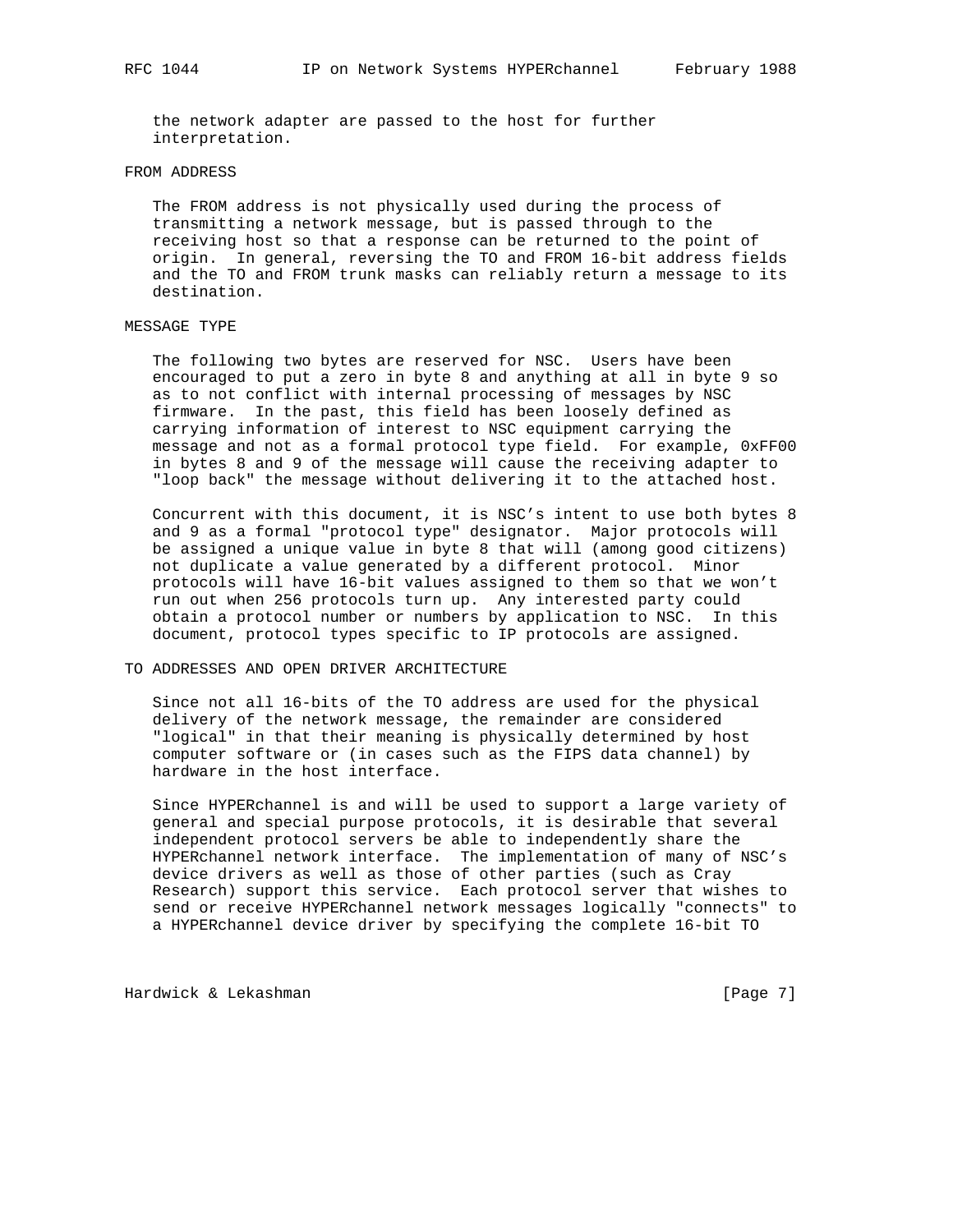address it will "own" in the sense that any network message with that TO address will be delivered to that protocol server.

 The logical TO field serves a function similar to the TYPE byte in the Ethernet 802.2 message header, but differs from it in that the width of the logical TO field varies from host to host, and that no values of the logical TO address are reserved for particular protocols. On the other hand, it is possible to have several "identical" protocols (such as two independent copies of IP with different HYPERchannel addresses) sharing the same physical HYPERchannel interface. This makes NSC's addressing approach identical to the OSI concept that the protocol server to reach is embedded within the address, rather than the IP notion of addressing a "host" and identifying a server through a message type.

 Since the HYPERchannel header also has a "message type" field, there is some ambiguity concerning the respective roles of the message type and logical TO fields:

- o The logical TO field is always used to identify the protocol server which will receive the message. Once a server has specified the complete TO address for the messages it wishes to receive, the message will not be delivered to a different protocol server regardless of the contents of the message type field.
- o Although the "type" field cannot change the protocol server at the final destination of the message, the type field can be used by intermediate processes on the network to process the message before it reaches the server destination. An obvious example is the 0xFF00 message loopback type function, where network processing to loop back the message results in nondelivery to the TO address. In the future, intermediate nodes may process "in transit" messages based on the message type only for purposes such as security validation, aging of certain datagrams, and network management.

EXTENDED (32-BIT ADDRESS) MESSAGE PROPER HEADER

 In the original days of HYPERchannel, the limitation of 256 adapter "boxes" that could be addressed in a network message was deemed sufficient as 40 or so adapters was considered a "large" network. As with the Ethernet, more recent networks have resulted in a need to address larger networks. Although a few ad hoc modes have existed to address larger HYPERchannel networks for some years, newer technologies of HYPERchannel equipment have logically extended the network message to support 32-bits of addressing, with 24 of those bits to designate a physical network adapter.

Hardwick & Lekashman **Example 2018** [Page 8]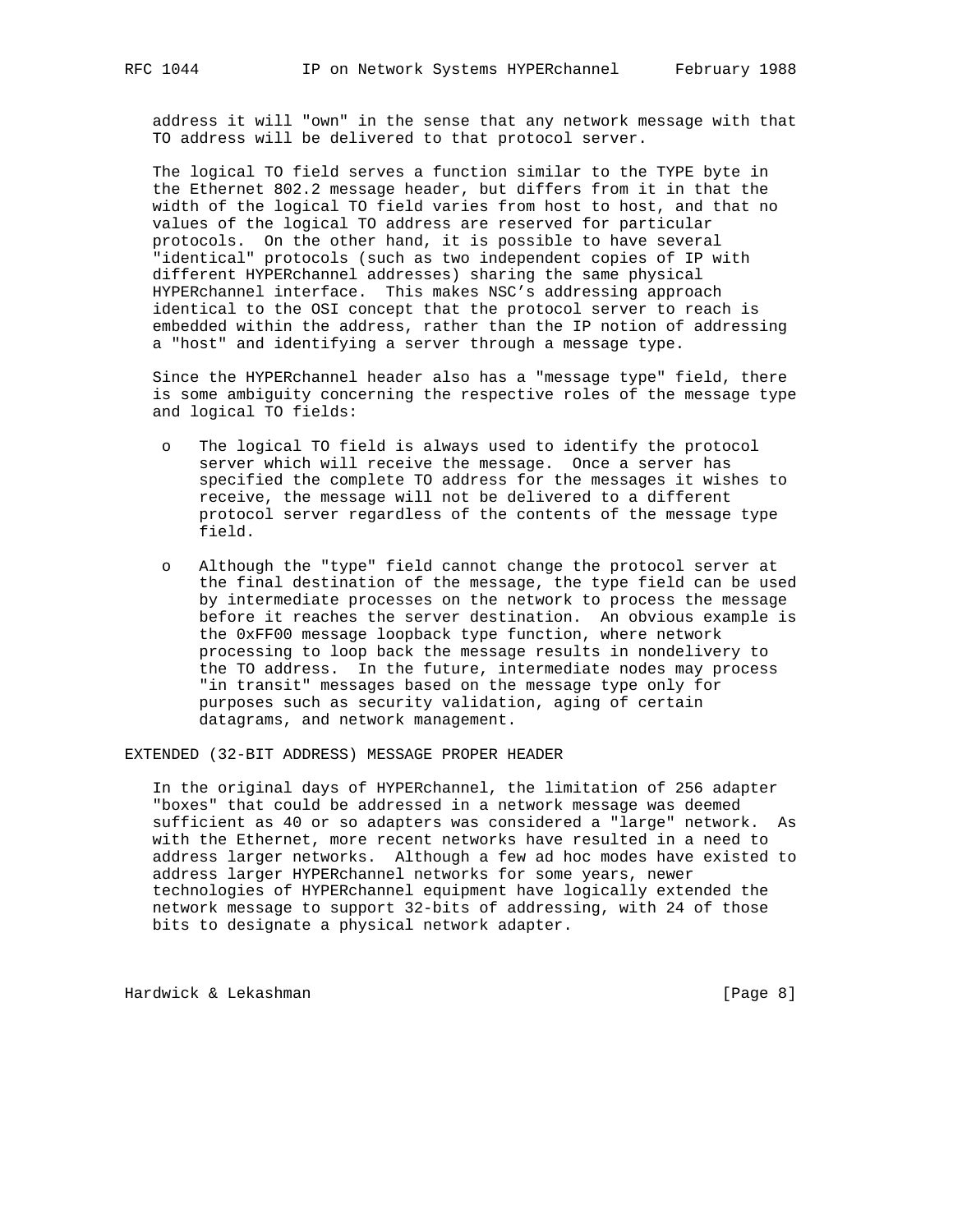This 32-bit header has been designed so that existing network adapters are capable of sending and receiving these messages. Only the network bridges need the intelligence to select messages designated for them.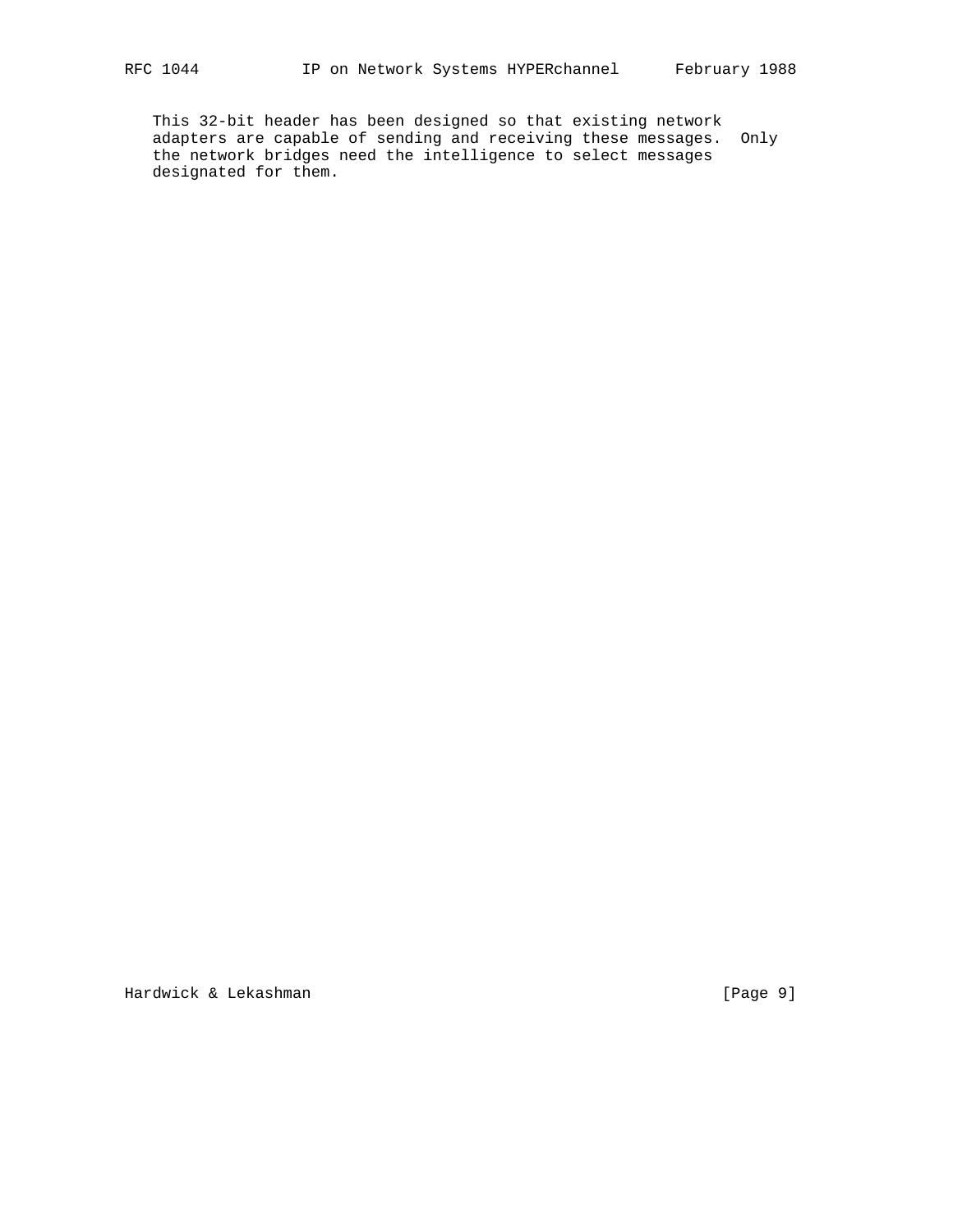+------------------------------+-----------------------------+ 0 | Trunks to Try | Message Flags | | TO trunks | FROM trunks |GNA|CRC| |SRC|EXC|BST|A/D| +--------------+---------------+---+---+--+--+---+---+---+---+ 2 | TO Domain # | TO Network # | | | +------------------------------+-----------------------------+ 4 |O| Physical addr of |N| destination adapter (TO) | | number | +------------------------------+-----------------------------+ 6 |O| Physical addr of source | | | |FROM port| |N| adapter (FROM) | | number | +------------------------------+-----------------------------+ 8 | Message type | | +------------------------------+-----------------------------+ 10 | FROM Domain # | FROM Network # | | | +------------------------------+-----------------------------+ 12 | - reserved - | age count | | | +------------------------------+-----------------------------+ 14 | Next Header Offset | Header End Offset | | (normally 16) | (normally 16) | +------------------------------+-----------------------------+ 16 | Start of user protocol bytes 16 - 64 of message proper | | +------------------------------+-----------------------------+ Associated Data +-----------------------------------------------------------------+ | | As with basic format network messages | | +-----------------------------------------------------------------+

ADDRESS RECOGNITION AND MESSAGE FORWARDING

 With the 32-bit form of addressing, NSC is keeping with the premise that the native HYPERchannel address bears a direct relation to the position of the equipment in an extended HYPERchannel network.

 Each collection of "locally" attached NSC network adapters that are connected by coax or fiber optic cable (with the possible addition of nonselective repeaters such as the ATRn series) is considered a "network". Each network can have up to 256 directly addressable adapters attached to it which can be reached by the basic format

Hardwick & Lekashman [Page 10]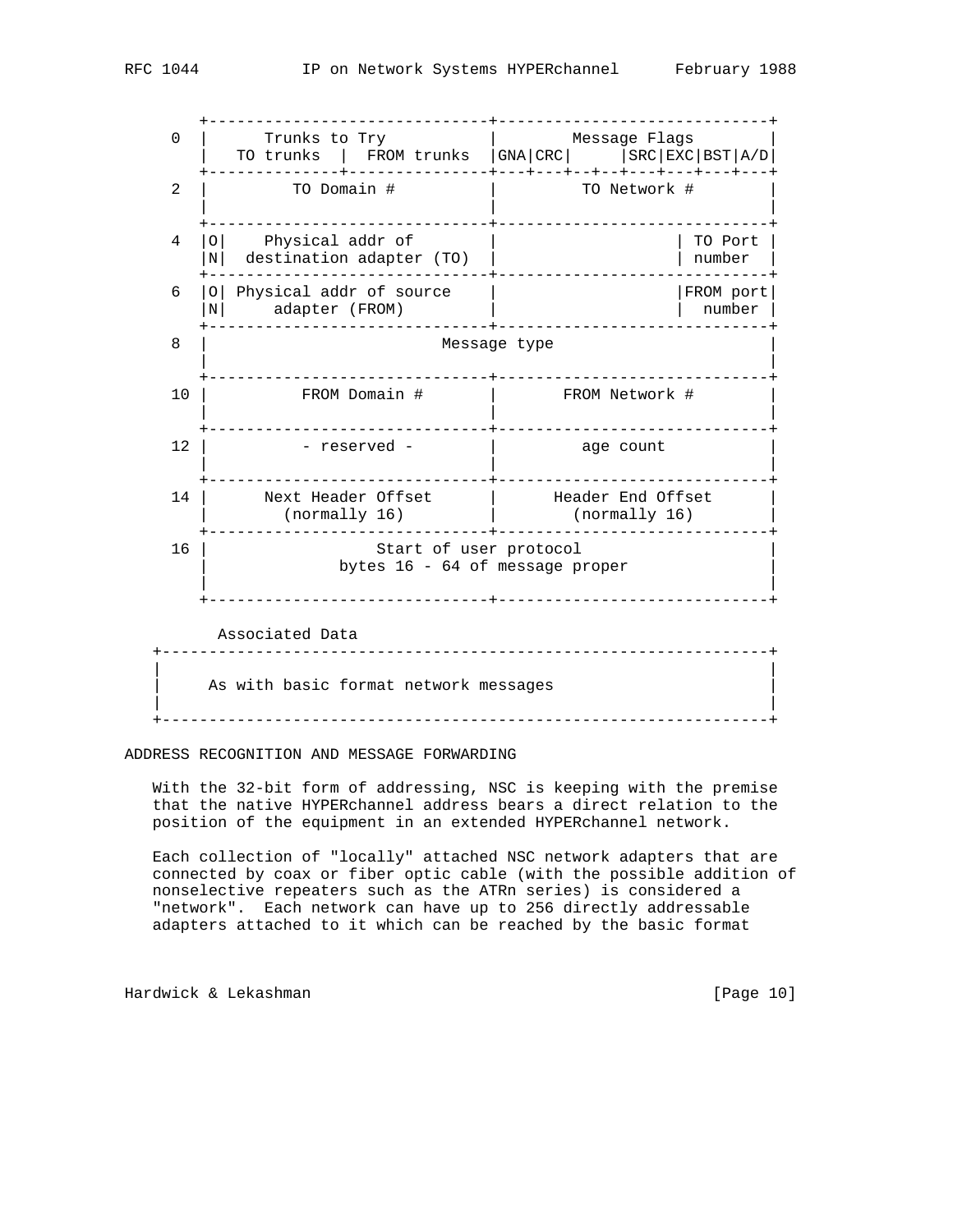network message.

 Existing bridges or "link adapters" can be programmed to become "selective repeaters" in that they can receive network messages containing a subset of network addresses send them over the bridge medium (if present) and reintroduce them on the other network. Such interconnected local area networks are considered a single network from an addressing point of view.

 A large NSC network can have up to 64K networks which can be complexly interconnected by network bridges and/or "backbone" networks which distribute data between other networks. To simplify the mechanics of message forwarding, the 16-bit network field is divided into two eight quantities, a "network number" identifying which network is to receive the message and a "domain number" which specifies which network of networks is the recipient.

 The bridge technology adapters which move messages between networks have address recognition hardware which examines all the 24-bits in bytes 2-5 of the network message header to determine if the bridge should accept the message for forwarding. At any given instant of time in the network, each bridge will have a list of networks and domains that it should accept for forwarding to a network at the other end of the bridge. Each Adapter (Including Newer Technology host adapters) contains in address recognition hardware:

- o domainmask -- a 256-bit mask of domain numbers that should be accepted for forwarding (not local processing) by this adapter.
- o MyDomain -- the value of the domain on which this host adapter or bridge end is installed.
- o NetworkMask -- a 256-bit mask of network numbers that should be accepted for forwarding by this adapter.
- o MyNetwork the value of the network on which this host adapter or bridge end is installed.
- o AddressMask -- A 256-bit mask of the local network addresses that should be accepted by the adapter.
- o MyAddress -- the "base address" of the box, which must be supplied in any message that is directed to control processes within the adapter, such as a loopback message.

Address recognition takes place using the algorithm:

 IF Domain IN DomainMask OR IF (Domain = MyDomain AND Network IN NetworkMask) OR IF (Domain = MyDomain AND Network = MyNetwork AND Address IN AddressMask) THEN accept-message ELSE ignore-message.

Hardwick & Lekashman [Page 11]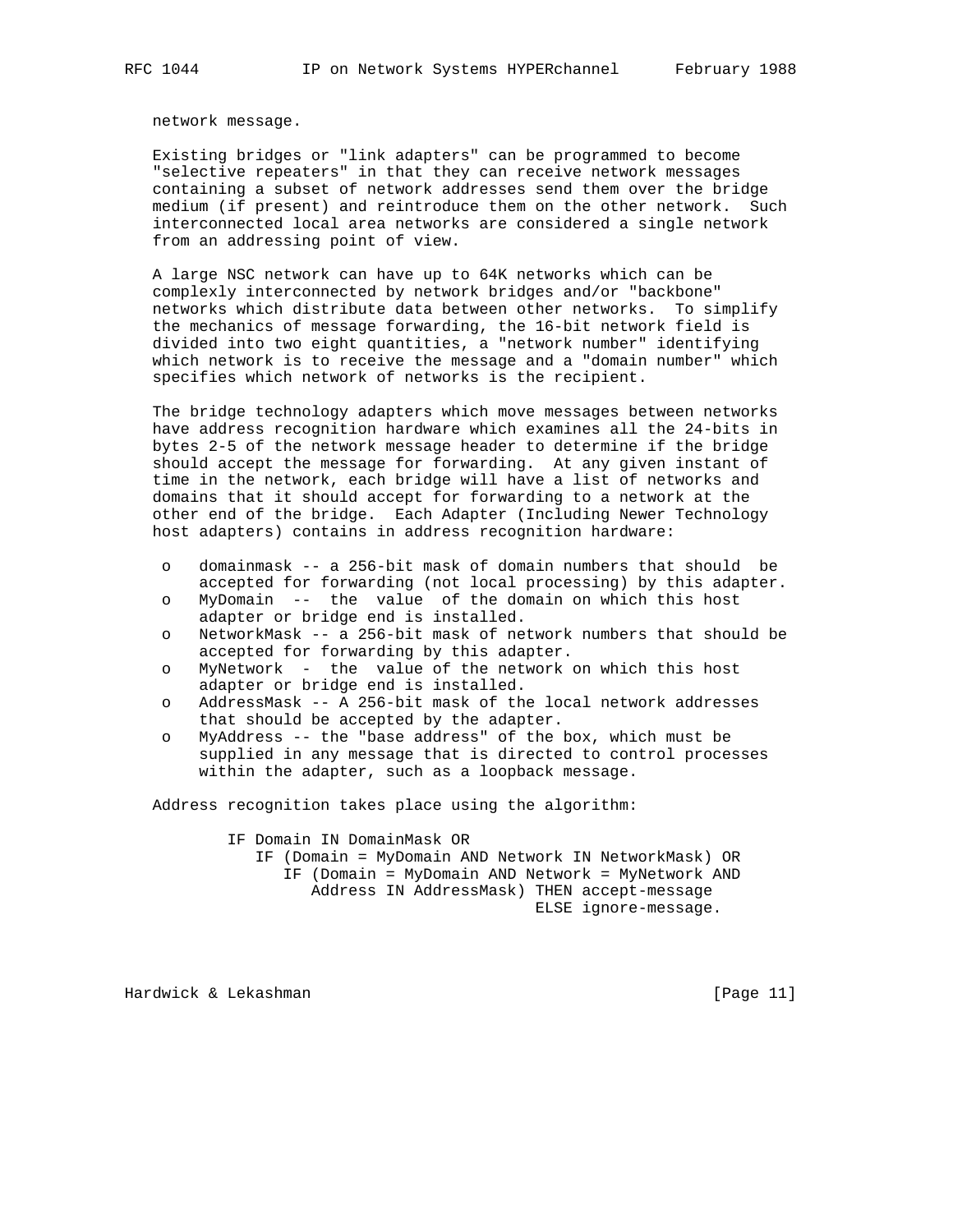This algorithm means that an adapter's hardware address recognition logic will accept any messages to the box itself, any secondary or aliased local addresses owned by the adapter, and any message directed to a remote network or domain that that particular adapter is prepared to forward.

#### 32-BIT MESSAGE FIELDS

### TRUNK MASK

 Is as in the basic network message. Messages that are to be delivered outside the immediate network should have 0xFF in this byte so that all possible trunks in intermediate networks should be tried. Locally delivered 32-bit messages may still contain specially tailored trunk masks to satisfy local delivery needs.

## MESSAGE FLAGS

 The currently defined bits remain as before. Three new bits have been defined since that time.

 CRC (END-END MESSAGE INTEGRITY). Newer technology host adapters are capable of generating a 32-bit CRC for the entire network message as soon as it is received over the channel or bus interface from the host. This 32-bit CRC is appended to the end of the associated data block and is preserved through the entire delivery process until it is checked by the host adapter that is the ultimate recipient of the message, which removes it. This end to end integrity checking is designed to provide a high degree of assurance that data has been correctly moved through all intermediate LAN's, geographic links, and internal adapter hardware and processes.

 SRC (SOURCE FROM ADDRESS CORRECT). This bit is provided to take advantage of the physical nature of the network address to optionally verify that the 32-bit FROM address provided in the network message is in fact the location that the message originated. If the bit is not set by the transmitting host, no particular processing occurs on the message. If the bit is set, then all intermediate adapters involved in the delivery of the message have the privilege of turning the bit off if the received message FROM address is not a TO address that would be delivered to the originator if the message were going the opposite direction.

 If the message is received by a host computer with this bit still set, then the FROM address is guaranteed correct in the sense that returning a message with TO and FROM information reversed will result in delivery of the message to the process that actually originated

Hardwick & Lekashman [Page 12]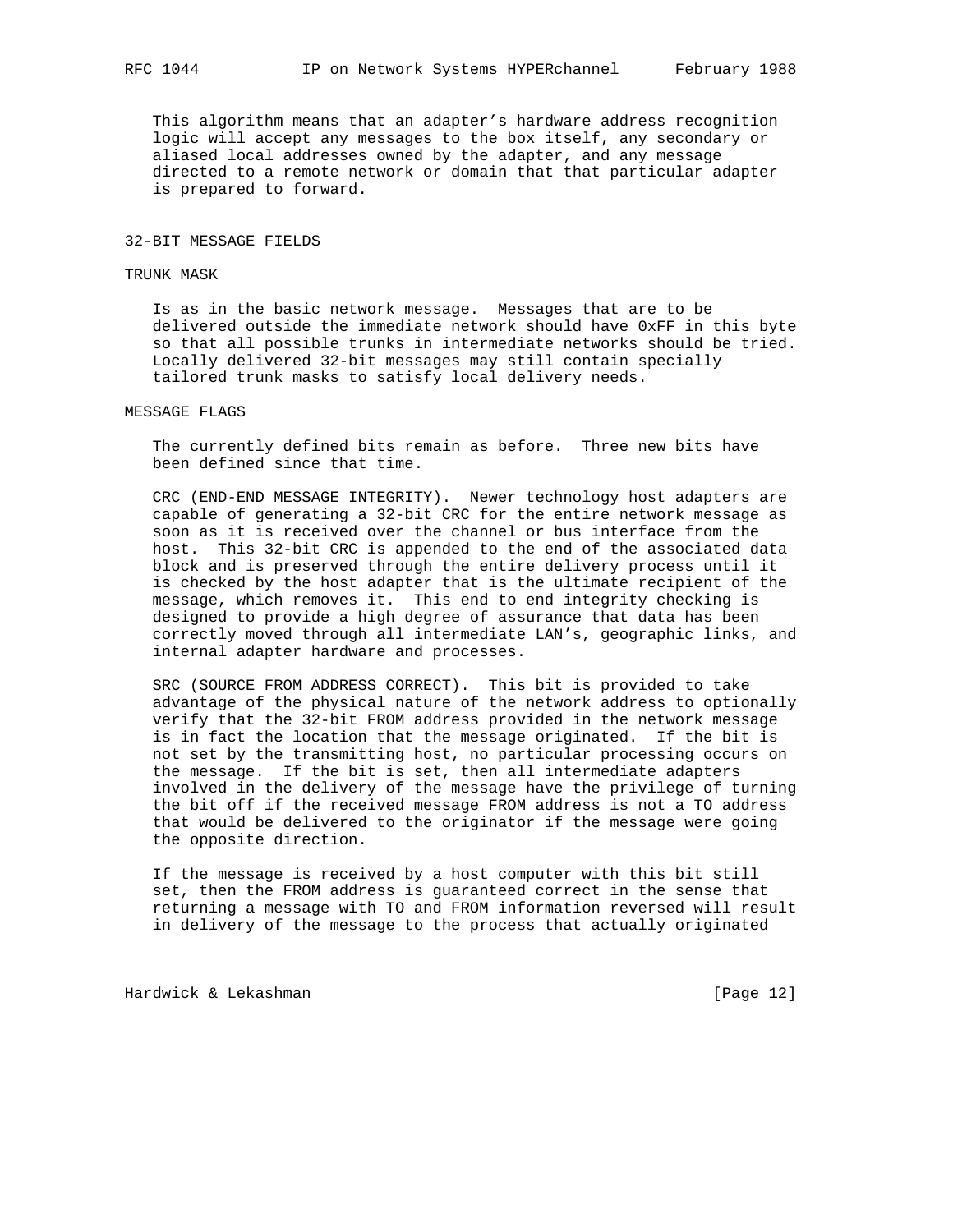it. By careful attention to the physical security of adapters and intermediate links between networks, a high degree of security can be built into systems that simply examine the FROM address of a message to determine the legitimacy of its associated request.

 GNA (GLOBAL NETWORK ADDRESSING). This bit ON indicates that 32-bit addressing is present in the message. When this bit is on, bytes 2-3 (Domain and Network numbers) should also be nonzero.

#### TO ADDRESS

 Four bytes contain the TO address, which is used to deliver the network message as described in "Address Recognition and Message Forwarding" on page 8. The "logical" part of the TO address is used to designate a protocol server exactly as in the basic format network message header.

 The existing "address" field has its high order bit reserved as an outnet bit for compatibility with existing A-series network adapter equipment. Were it not for this bit, the A-series adapters would attempt to accept messages that were "passing through" the local network on their way elsewhere simply because the address field matched while the the Domain and Network numbers (ignored by the A series adapters) were quite different.

This "outnet" bit is used in the following way:

- o All network adapters (of any type) in an extended set of networks containing A-Series adapters that will ever use 32-bit addressing must have their addresses in the range 00-7F (hex.)
- o If a message is to be sent to a destination on a nonlocal network and domain on such an extended network, then the high order bit of the address field is turned on.
- o When the last bridge in the chain realizes that it is about to forward the message to its final destination (the Domain and Network numbers are local), then it turns the Outnet bit off. This will result in local delivery to the destination adapter.

#### FROM ADDRESS

 The FROM address follows the same logic as the TO address in that any message can be returned to its source by reversing the FROM and TO fields of the message. Since so many protocols examine byte 8 of the message to determine its type, the FROM field has been split so that the Domain and Network numbers extend into bytes 10-11.

Hardwick & Lekashman **Example 2018** [Page 13]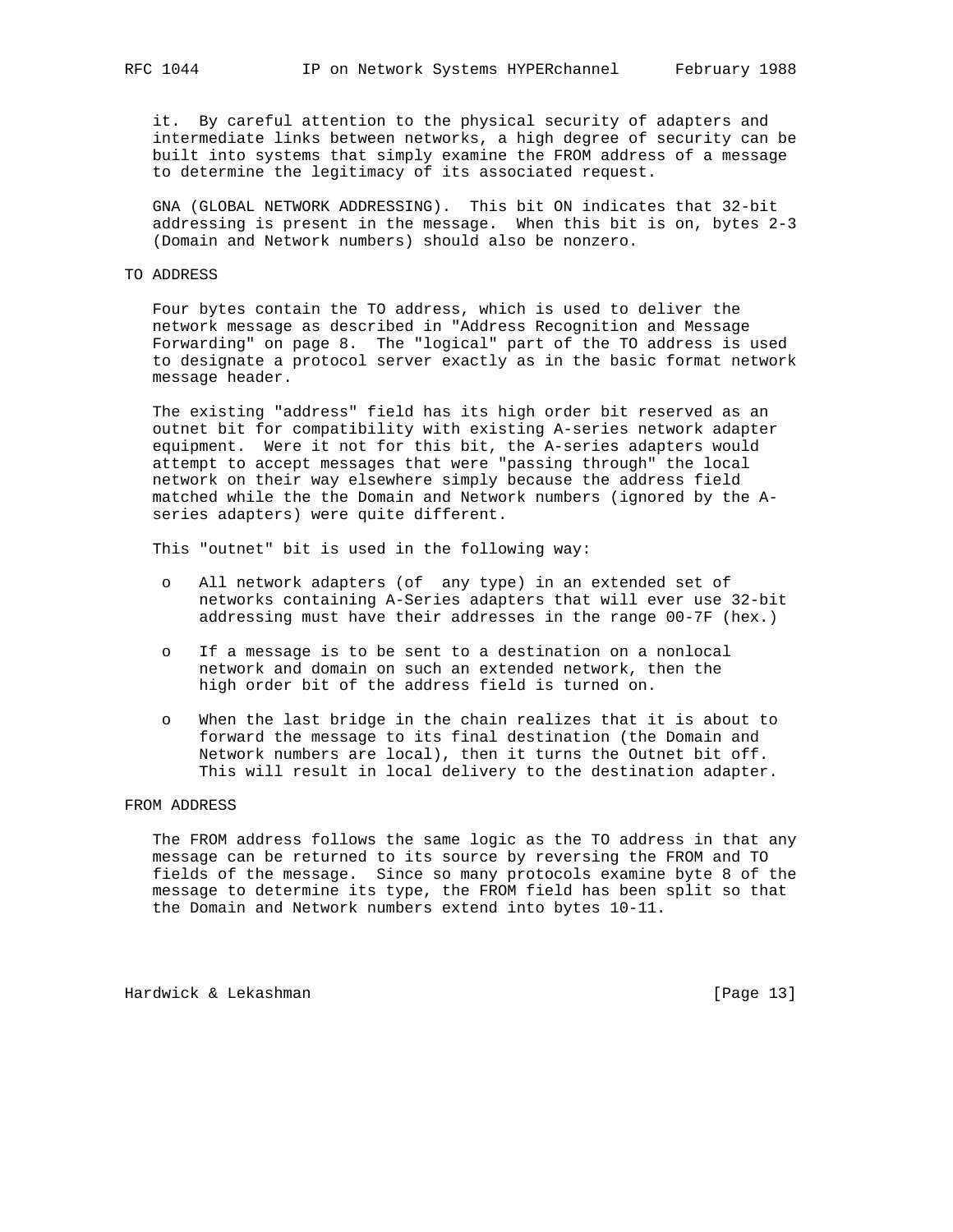## MESSAGE TYPE

 This field (informally defined in the past) has been extended to 16 bits so that a unique value can be assigned to any present or future protocol which is layer on HYPERchannel messages for either private or public use.

### AGE COUNT

 This field serves the same purpose as the IP "time to live" in that it prevents datagrams from endlessly circulating about in an improperly configured network. Each time a 32-bit message passes through a bridge, the Age Count is decremented by one. When the result is zero, the message is discarded by the bridge.

#### NEXT HEADER OFFSET AND HEADER END OFFSET

 These are used as fields to optionally provide "loose source routing", where a list of 32-bit TO addresses can be provided by the transmitter to explicitly determine the path of a message through the network. If this feature is not used, both these fields would contain the value 16 (decimal) to both indicate extra TO addresses are absent and that the beginning of protocol data following the HYPERchannel header is in byte 16.

 Although it is conceivable that a HYPERchannel IP process could use this source routing capability to direct messages to hosts or gateways, this capability is not felt to be of sufficient value to IP to build it into a HYPERchannel IP protocol.

 In the future, all higher level protocols should be able to examine Header End Offset to determine the start of the higher level protocol information.

### BROADCASTING

 NSC message forwarding protocols use low level link protocols to negotiate transmission of a message to its next destination on the network. Furthermore, NSC network boxes often "fan out" so that several hosts share the same network transmission equipment as in the A400 adapter. Both these characteristics mean that providing a genuine broadcast capability is not a trivial task, and in fact no current implementations of NSC technology support a broadcast capability.

 The last several years have seen broadcast applications mature to the point where they have virtually unquestioned utility on a local and sometimes campuswide basis. Accordingly, new NSC technologies will

Hardwick & Lekashman [Page 14]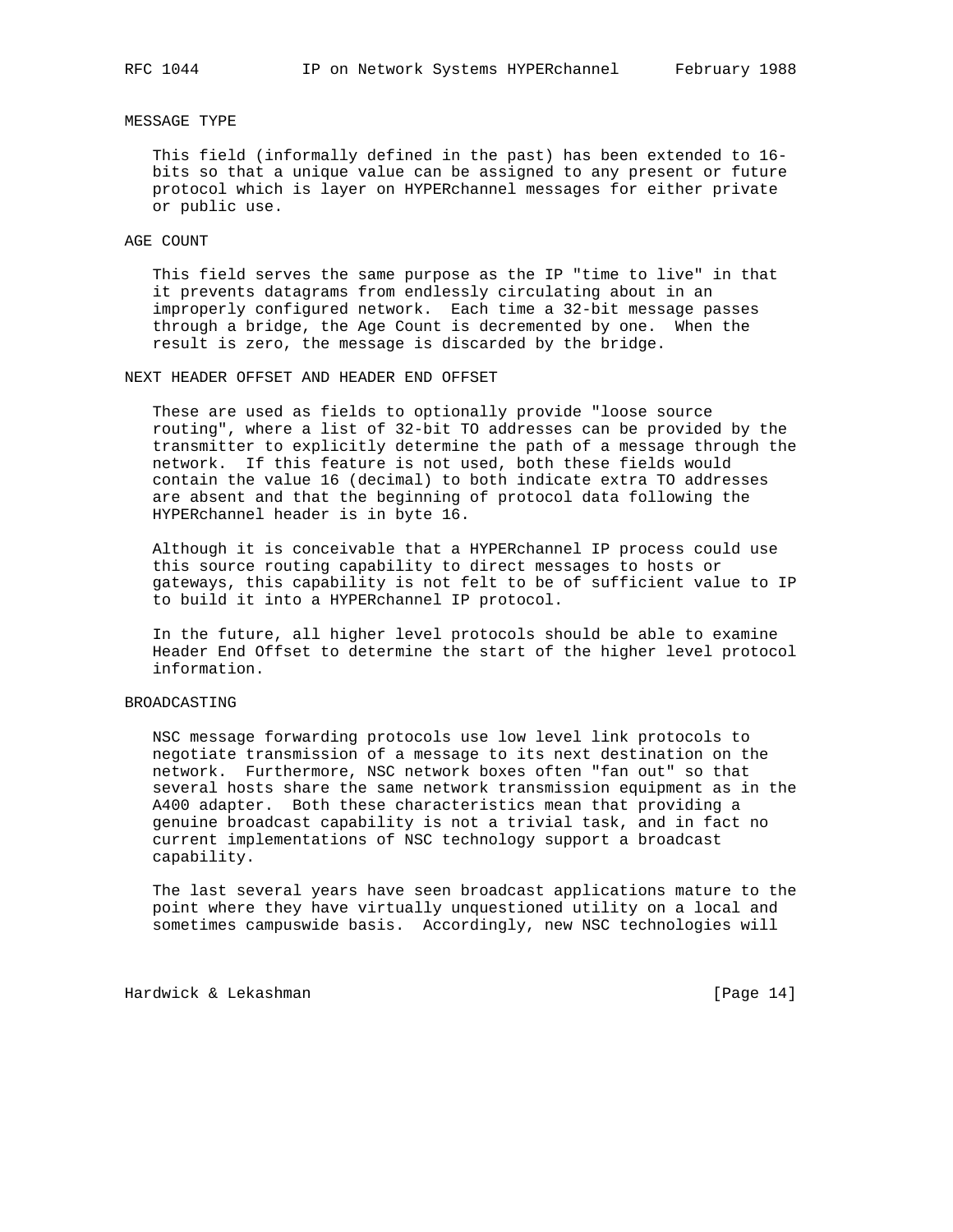support a broadcast capability. Information on the use of this capability is included here as it is essential to the discussion of the Address Resolution Protocol later in this document.

 Broadcast capability will be supported only with the extended (32-bit address) message format. A broadcast message will have the following general appearance:

 byte Message Proper +------------------------------+-----------------------------+ 0 | Trunks to Try | Message Flags | TO trunks | FROM trunks |GNA|CRC| |SRC|EXC|BST|A/D| +--------------+---------------+---+---+--+--+---+---+---+---+ 2 | TO Domain Number | TO Network Number | | or 0xFF | or 0xFF | or 0xFF | or 0xFF | or 0xFF | or 0xFF |  $\sim$  | or 0xFF |  $\sim$  |  $\sim$  |  $\sim$  |  $\sim$  |  $\sim$  |  $\sim$  |  $\sim$  |  $\sim$  |  $\sim$  |  $\sim$  |  $\sim$  |  $\sim$  |  $\sim$  |  $\sim$  |  $\sim$  |  $\sim$  |  $\sim$  |  $\sim$  |  $\sim$  |  $\sim$  |  $\sim$  +------------------------------+-----------------------------+ 4 | 0xFF | Broadcast channel number | | | +------------------------------+-----------------------------+ 6 |O| Physical addr of source | | | |FROM port| |N| adapter (FROM) | | number | +------------------------------+-----------------------------+ 8 | Message type | | +------------------------------+-----------------------------+ 10 | FROM Domain Number | FROM Network Number | | | +------------------------------+-----------------------------+ 12 | - reserved - | age count | | | +------------------------------+-----------------------------+ 14 | Next Header Offset | Header End Offset | | (normally 16) | (normally 16) | +------------------------------+-----------------------------+ 16 | Start of user protocol bytes 16 - 64 of message proper | | +------------------------------+-----------------------------+ Associated Data +-----------------------------------------------------------------+ | | As with basic format network messages Maximum associated data size 1K bytes. | | +-----------------------------------------------------------------+

Hardwick & Lekashman **Example 2018** [Page 15]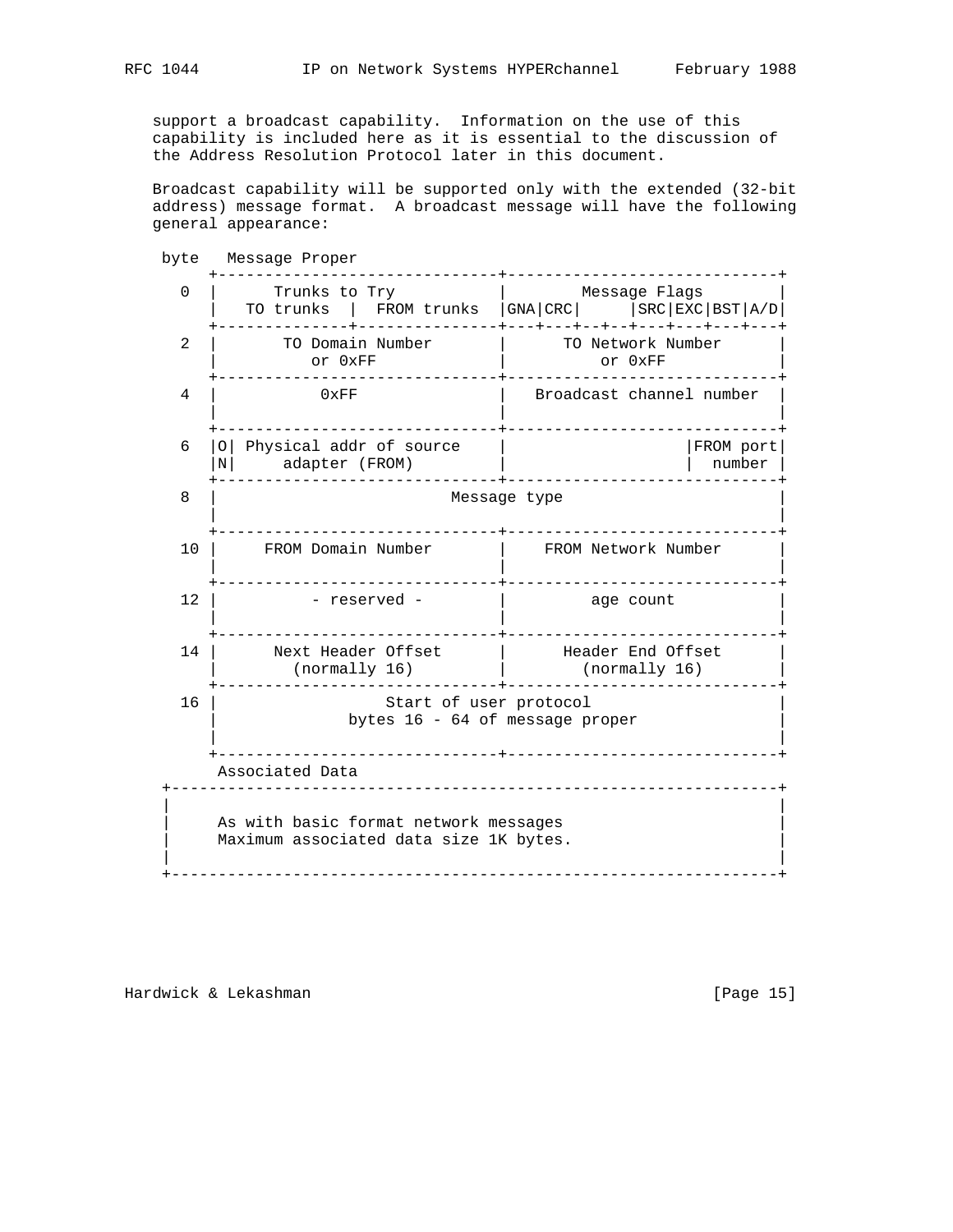## TRUNKS TO TRY AND MESSAGE FLAGS

 These fields are defined just as with a normal 32-bit message. All bits in the Message Flags field are valid with broadcast modes.

## BROADCAST ADDRESS

 For Domain, Network and Adapter Address fields, the value 0xFF is reserved for use by the broadcast mechanism. A value of 0xFF in the adapter address field indicates to the local network hardware that this message is to be sent to all connected network equipment on the individual network.

 A value of 0xFF in the network or domain fields, respectively indicates a request that the scope of the broadcast exceed the local network. The bridging link adapters will receive the broadcast message along with everyone else and will examine the "Broadcast Channel" field and their internal switches to determine if the message should be forwarded to other remote networks.

 If the Network and Domain fields contain the local network and domain, then the broadcast message will only be broadcast within the local network. If a remote Network and Domain is specified, then the message will be delivered as a single message to the remote network and broadcast there.

#### BROADCAST CHANNEL

 Since individual hosts and protocol servers generally are not interested in all broadcast messages that float about the network, a filtering mechanism is provided in the header and network adapter equipment so that only proper classes of broadcast messages are delivered to the end point.

 Broadcast channel numbers in the range 00-0xFF will be assigned by NSC much like the "message type" field. Host protocol servers specify a specific TO address containing a channel number (such as 0xFF04) when they bind themselves to the HYPERchannel device driver. The driver and the underlying equipment will deliver only broadcast messages with the correct channel number to the protocol server. If a protocol server wishes to receive several different broadcast messages, it must bind itself to the driver several times with the desired addresses.

 Link adapters that are prepared to handle multinetwork broadcast messages may be equipped with switches to determine which broadcast channels will be propagated into the next network. Since multinetwork broadcast is an arrangement that must be configured with

Hardwick & Lekashman [Page 16]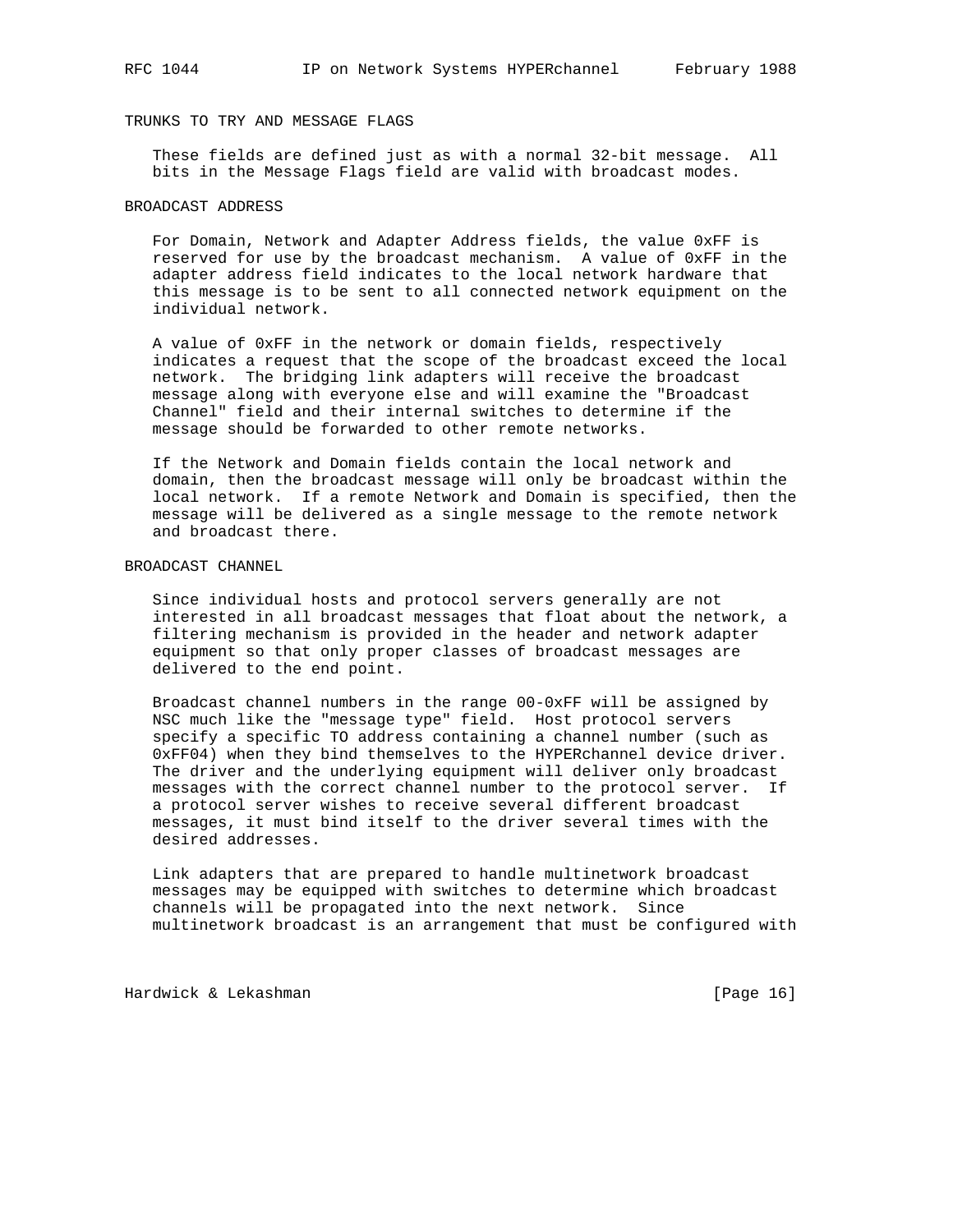care, these switches are off by default.

#### FROM ADDRESS

 The FROM address is constructed just as with a normal 32-bit network message. The Source Address Correct bit is processed just as with a normal message.

#### MESSAGE TYPE

 Message type is defined as with normal messages. Presumably broadcast applications will have unique message types that are not generally found in normal messages.

#### AGE COUNT

 Age count is vitally important in a multinetwork broadcast as "loops" in the network can cause a great deal of activity until all the progeny of the original broadcast message die out.

### PROTOCOL SPECIFICATION

 This section contains information on the technique used to encapsulate IP datagrams on the HYPERchannel network message. It contains three sections to describe three protocol packagings:

- o The technique used to encapsulate IP datagrams on the basic 16-bit network message. This is a de facto standard that has been in use for several years and is documented here to make it official.
- o The encapsulation technique for IP datagrams on 32 bit network messages.
- o The definition of an Address Resolution Protocol on HYPERchannel.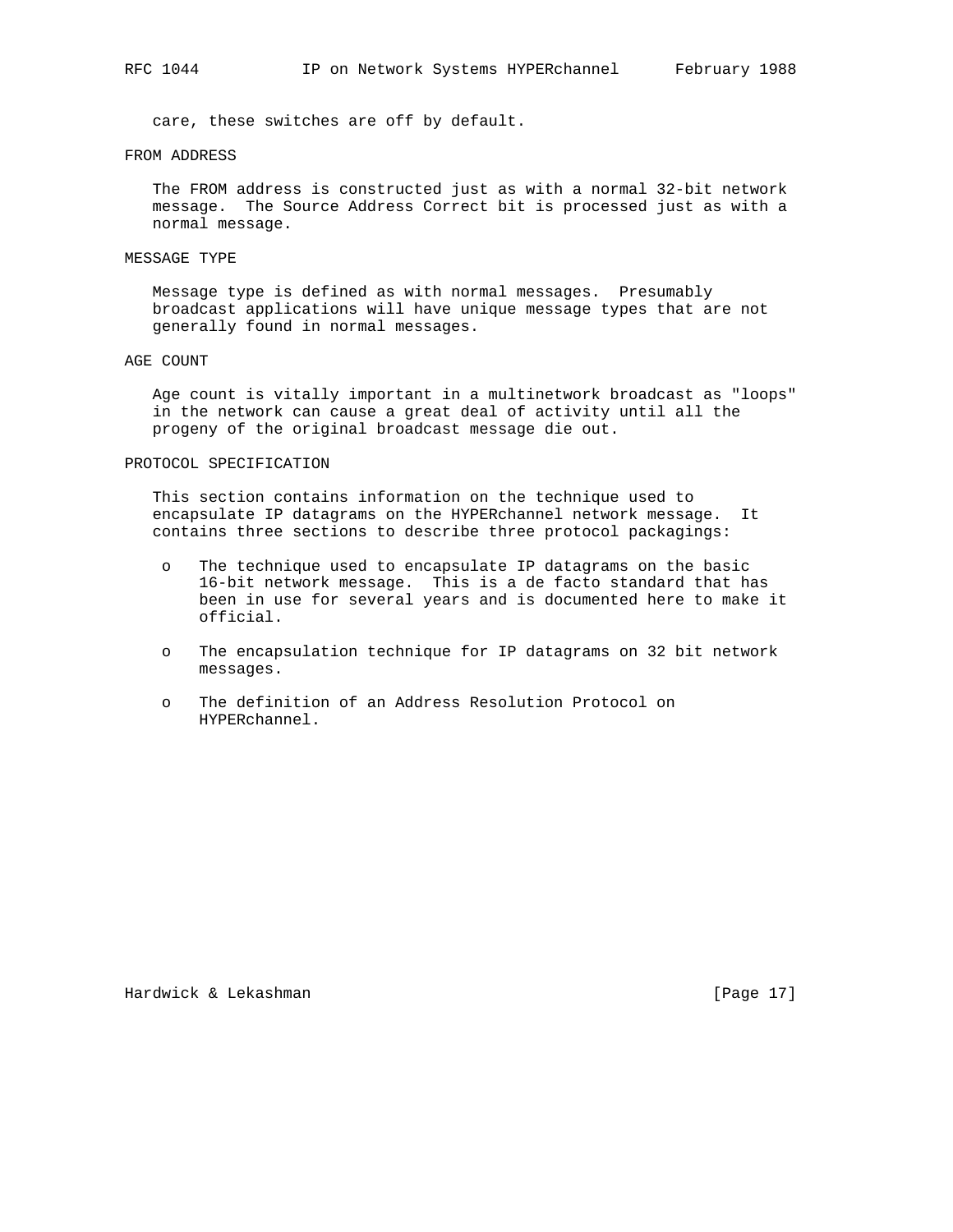# BASIC (16-BIT) MESSAGE ENCAPSULATION

| Message Proper |                                                                            |                                                                  |                     |  |  |
|----------------|----------------------------------------------------------------------------|------------------------------------------------------------------|---------------------|--|--|
| 0              | Trunks to Try<br>TO trunks                                                 | Message Flags<br>FROM trunks   GNA   CRC   SRC   EXC   BST   A/D |                     |  |  |
| 2              | Access code 0000<br>(no longer supported)                                  |                                                                  |                     |  |  |
| 4              | Physical addr of<br>destination adapter                                    | Protocol server<br>logical address                               | Dest Port<br>number |  |  |
| 6              | Physical addr of<br>source adapter                                         | Originating<br>server address                                    | Src Port<br>number  |  |  |
| 8              | IP on HYPERchannel<br>type $code$ $0x05$                                   | Offset to start of IP<br>header from message start               |                     |  |  |
| 10             | IP type designator<br>0x34                                                 | Offset to start of IP<br>header from byte 12                     |                     |  |  |
| 12             | Padding (variable length incl. zero bytes)                                 |                                                                  |                     |  |  |
| Off            | First (64-Offset) bytes of IP datagram                                     |                                                                  |                     |  |  |
|                | Associated Data<br><u> Leonardo Leonardo Le</u>                            |                                                                  |                     |  |  |
|                | Remainder of IP datagram                                                   |                                                                  |                     |  |  |
|                | No associated data is present if IP<br>datagram fits in the Message Proper |                                                                  |                     |  |  |

## TRUNK MASK

 From the vantage of an IP driver, any trunk mask is valid so long as it results in successful delivery of the HYPERchannel network message to its destination. There is no reason to check this field for validity on reception of the message. Specification of the Trunk Mask on output is a local affair that could be specified by the transmitting driver's address resolution tables.

Hardwick & Lekashman **Exercise 2018** [Page 18]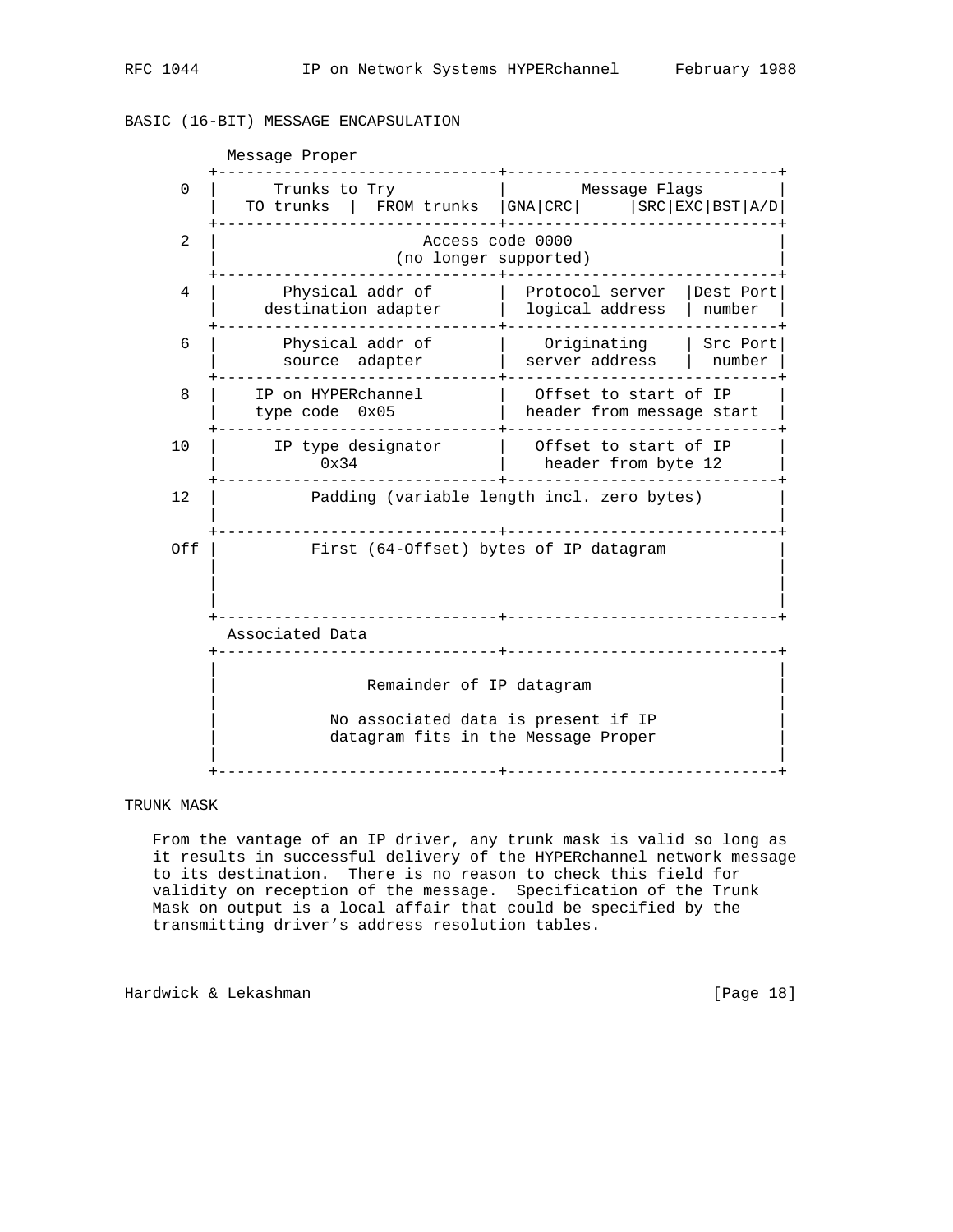#### MESSAGE FLAGS

 No use is made of the Flags field (byte 1) other than to appropriately set the Associated Data bit. Burst Mode and the Exception bit should not be used with IP.

#### ACCESS CODE

 Although some current implementations of IP on HYPERchannel support the access code, no one appears to be using it at the current time. Since this field is currently reserved for the use of 32-bit addresses, no value other than 0000 should be placed in this field.

## TO ADDRESS

 The TO field is generally obtained by a local IP driver through a table lookup algorithm where a 16-bit TO address is found that corresponds to the IP address of a local host or gateway. The high order bits of the TO address of course refer to the adapter number the adapter attached to the destination host.

 The logical TO field should contain the protocol server address of the HYPERchannel IP driver for that host as determined by the host's system administrator. Many HYPERchannel TCP/IP drivers in the field today are not "open" in that any network message delivered to that host will be presumed to be an IP datagram regardless of the logical TO field; however any transmitting IP process should be capable of generating the entire 16-bit TO field in order to generate a message capable of reaching a destination IP process.

 The process of determining which HYPERchannel address will receive an IP datagram based on its IP address is a major topic that is covered in "Address Resolution".

### FROM ADDRESS

 The FROM address is filled in with the address that the local driver expects to receive from the network, but no particular use is make of the FROM address.

#### MESSAGE TYPE

 Network Systems requests that a value of 5 (decimal) be placed in this byte to uniquely indicate that the network message is being used to carry IP traffic. No other well-behaved protocol using HYPERchannel should duplicate this value of 5.

Hardwick & Lekashman [Page 19]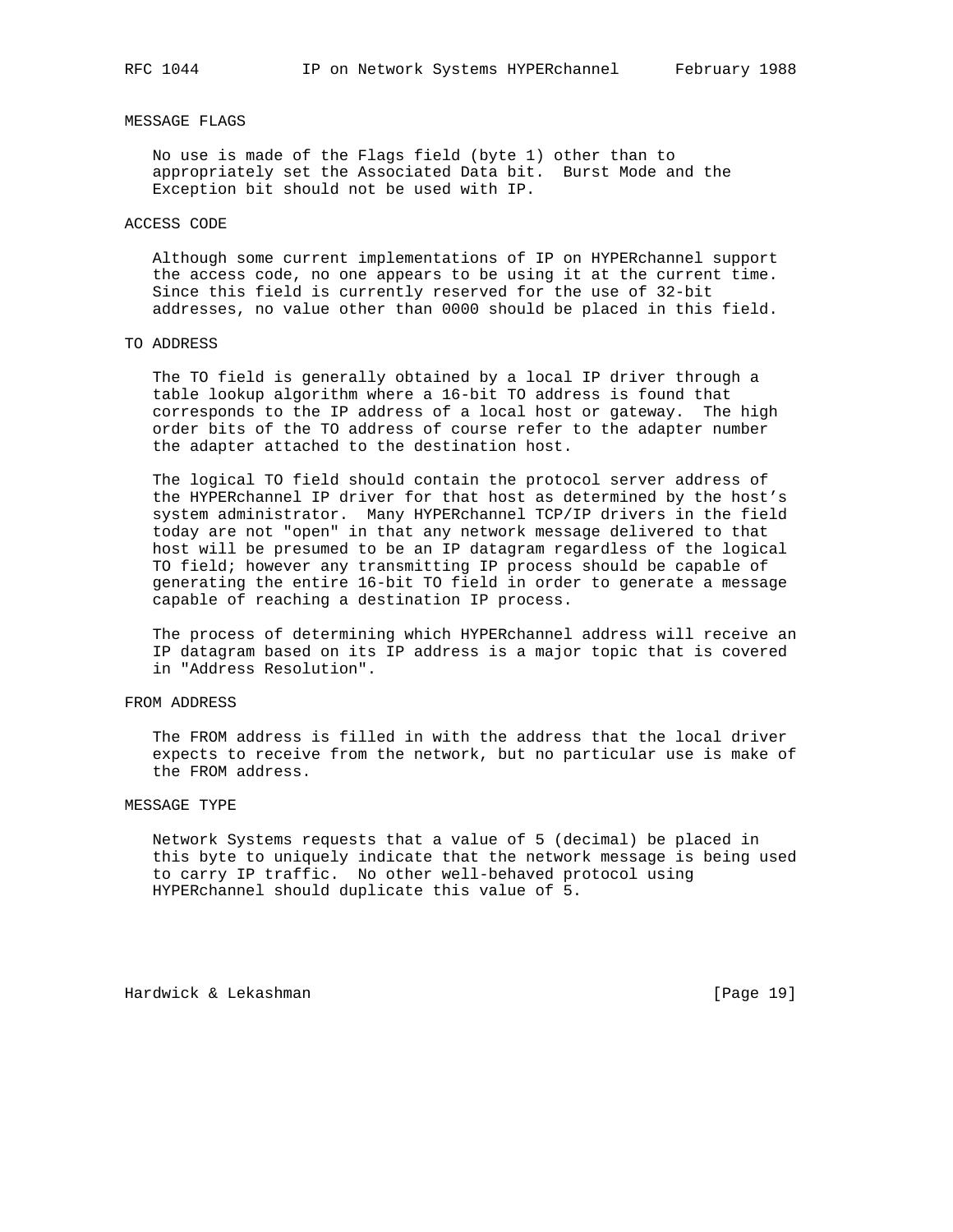Many current implementations of IP on HYPERchannel place a zero or other values in this field simply because no value was reserved for IP usage. Transmitting versions of IP should always place a 5 in this field; receiving IP's should presume a delivered message to be an IP datagram until proven otherwise regardless of the contents of the Message Type field.

 Developers should note that it is often convenient to permit reception of the value 0xFF00 in bytes 8 and 9 of the IP datagram. Transmitting a message with this value will cause it to be looped back at the destination adapter and returned to the protocol server designate in the FROM address. This permits the developer have host applications talk to others on the same host for purposes of network interface or other protocol debugging.

IP HEADER OFFSET

 Byte 9 contains the offset to the start of the IP header within the message proper, such that the Message Proper address plus the IP header offset generates the address of the first byte of the IP header (at least on byte addressable machines.)

 This field is redundant with the offset field in byte 11, and is present for cosmetic compatibility with 32-bit implementations. On reception, the value in byte 11 should take precedence.

 As part of the migration to larger HYPERchannel headers, this field will become significant with the 32-bit addressing format, as the length of the header is no longer 10 bytes and byte 11 is used for other purposes.

## IP TYPE DESIGNATOR

 Early implementations of IP drivers on HYPERchannel wanted to leave bytes 8 and 9 alone for NSC use and place a "message type" field in later in the message. A value of 0x34 had been selected by earlier developers for reasons that are now of only historical interest. Once again, implementations should generate this value on transmission, but not check it on input, assuming that an IP datagram is present in the message.

## IP HEADER OFFSET

 This value is used by a number of commercial implementations of IP on HYPERchannel to align the start of the IP header within the network message. This offset is relative to byte 12 of the network message so that a value of zero indicates that the IP header begins in byte 12. This value should be both correctly generated on transmission, and always respected on input processing.

Hardwick & Lekashman [Page 20]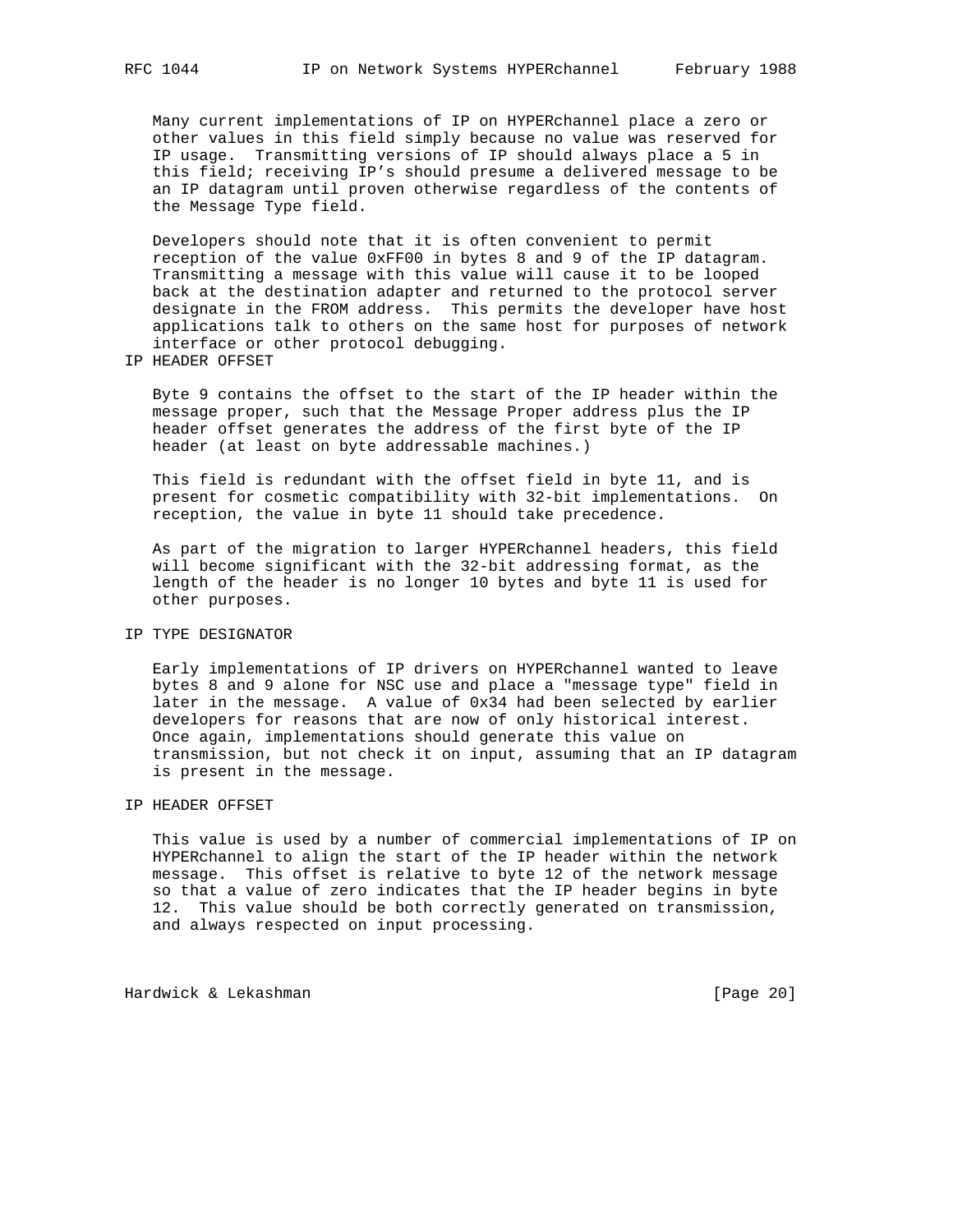The maximum permissible offset in this field is 52 indicating that the IP header begins at the start of the associated data block.

#### IP DATAGRAM CONTENTS

 Beginning at the offset designated in byte 11, the IP datagram is treated as a contiguous block of data that flows from byte 63 of the message proper into the first byte of associated data, so that the entire message plus data is treated as a single contiguous block.

 If the IP header is small enough to fit within the entire network message, then only the message proper is transmitted. The length of the message proper sent should always be 64 bytes, even if the IP datagram and HYPERchannel header do not occupy all 64 bytes of the message proper.

 If the datagram flows over into the associated data, then both message and data are sent. Since a number of machines cannot send a length of data to the HYPERchannel that is an exact number of bytes (due to 16-64 bits on the channel bus,) the length of the associated data received should not be used as a guide to the length of the IP datagram -- this should be extracted from the IP header. A driver should verify, of course, that the associated data received is at least as long as is needed to hold the entire IP datagram.

#### COMPATIBILITY WITH EXISTING IMPLEMENTATIONS

 The basic format described here is clearly a compromise between several implementations of IP on HYPERchannel. Not all existing implementations are interoperable with the standard described above. Currently there are two known "families" of IP HYPERchannel drivers in existence:

THE "CRAY-NASA AMES" PROTOCOL

 This protocol is in the widest production use and has the largest number of supported drivers in existence. It is interoperable and identical with the standard described above with the sole exception that bytes 8 and 9 are set to zero by these drivers. As these bytes are ignored by most implementations of this driver, they have been assigned values to formalize the use of the message type field and to make it consistent with the 32-bit protocol.

THE "TEKTRONIX-BERKELEY" PROTOCOL

 This protocol was historically the first IP on HYPERchannel implementation developed (at Tektronix) and subsequently made its way to Berkeley and BSD UNIX. This protocol is not interoperable with

Hardwick & Lekashman **Exercise 21** and the set of the set of the set of the set of the set of the set of the set of the set of the set of the set of the set of the set of the set of the set of the set of the set of the set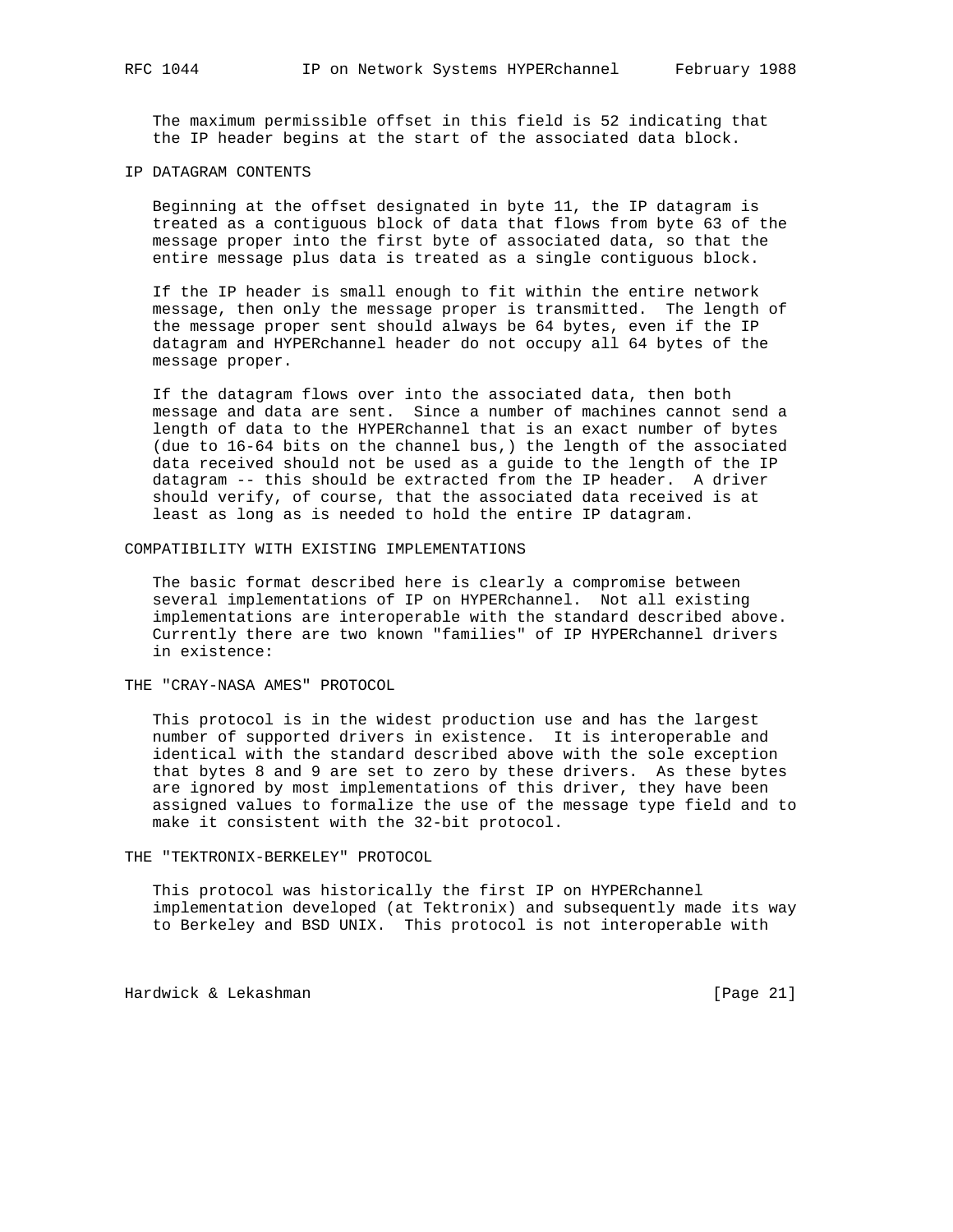the standard described above due to several distinct differences.

 First, bytes 8 through 11 are always zero. The IP header always starts on byte 12. Comments in some of these drivers designate byte 11 as an "IP header offset" field, but apparently this value is never processed.

 The major difference (and the incompatibility) concerns the packaging of the IP datagram into the network message. Due to historical difficulties in the early 80's with the sending and receiving of very small blocks of associated data on VAXes, this protocol the takes a curious approach to the placement of the IP header and the headers of higher level protocols (such as TCP or UDP.)

- If the entire length of the IP datagram is 54 bytes or less, it is possible to fit the entire datagram and the HYPERchannel header in the 64 byte message proper. In this case, no associated data is sent; only a message proper is used to carry the data. The length of the message proper transmitted is the exact length needed to enclose the IP datagram; no padding bytes are sent at the end of the message.
- o If the length of the IP header is greater than 54 bytes, then:
	- All higher level protocol information (TCP/UDP header and their associated data fields) are placed in the associated data block, with the TCP/UDP header beginning at the start of the associated data block.
	- On transmission, the length of the message proper transmitted is set to the length of the HYPERchannel header plus the IP header -- it is not padded out to 64 bytes. The length of the associated data sent should be sufficient to accommodate the TCP/UDP header and its data fields.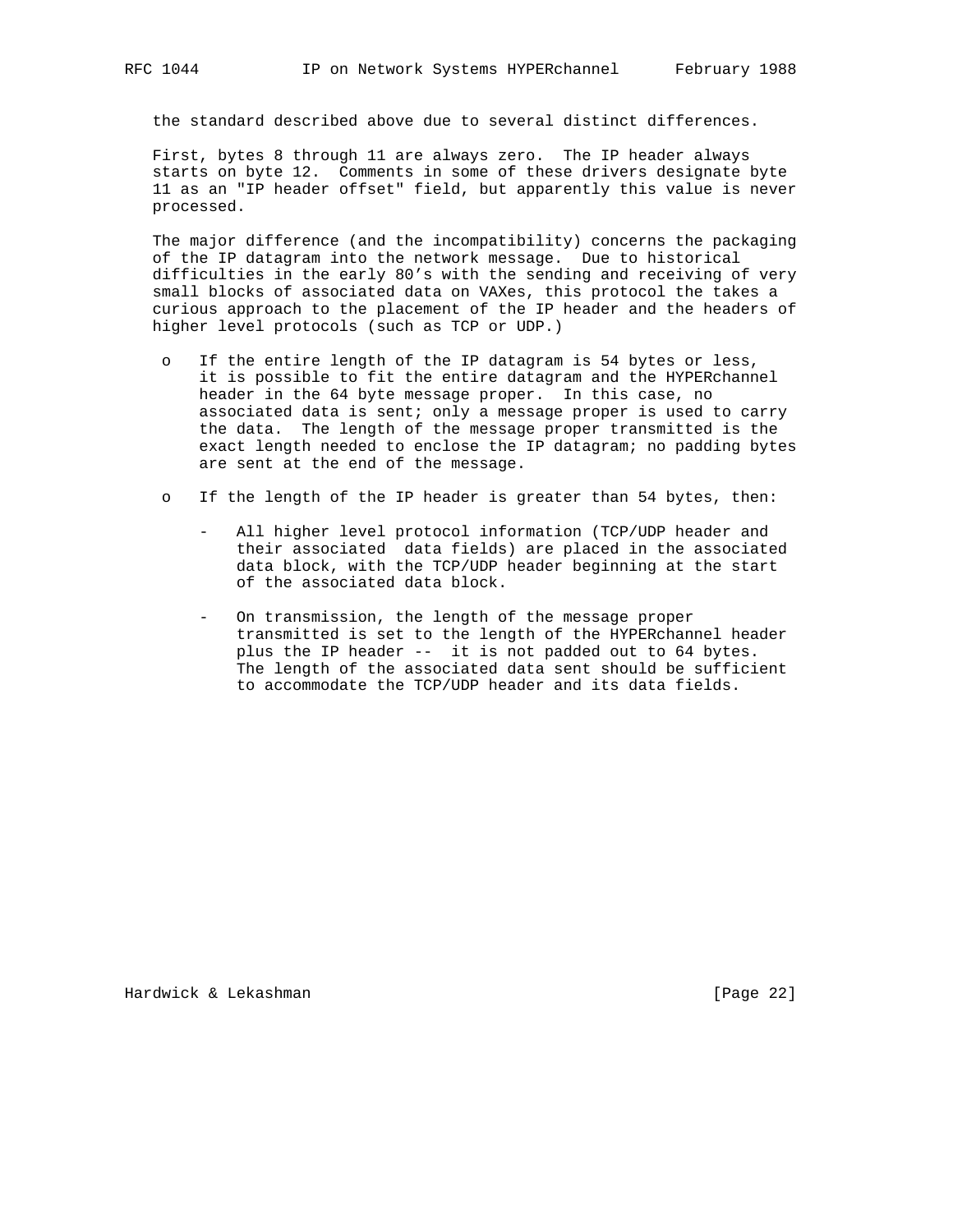WHICH PROTOCOL IS BEST?

 In choosing which to follow, the "Cray-Ames" approach was taken for several reasons:

- 1. Cray Research has performed exemplary work in dealing with other vendors to provide IP on HYPERchannel from the Cray computers to other hosts. As a result, there are 4 or 5 vendor supported implementations of IP on HYPERchannel that use this approach.
- 2. The two part structure of the message proper has its uses when a machine wishes to make protocol decisions before staging the transfer of an immense block of associated data into memory. Many network coprocessors and intelligent I/O subsystems find it simpler to read in the entire network message before deciding what to do with it. Arbitrarily catenating the two components does this best and permits streaming of messages from future technology network adapters.
- 3. Some TCP users (mostly secure DoD sites) intend to load up IP datagrams with optional fields in the future. The Tektronix-Berkeley implementation has problems if the IP header length exceeds 54 bytes.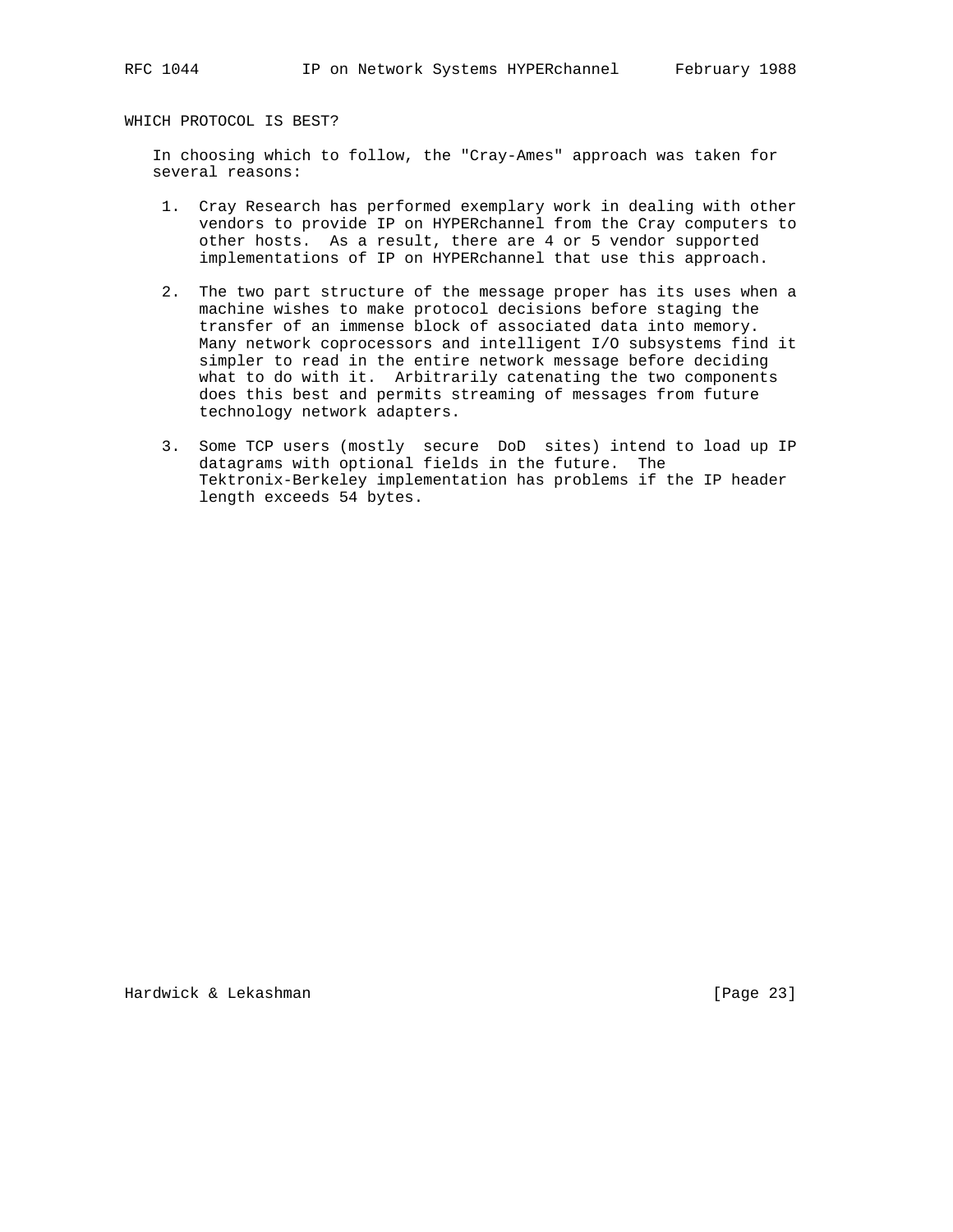## EXTENDED (32-BIT) MESSAGE ENCAPSULATION

 Message Proper +------------------------------+-----------------------------+ 0 | Trunks to Try |1| Message Flags | | TO trunks | FROM trunks |GNA|CRC| |SRC|EXC|BST|A/D| +------------------------------+-----------------------------+ 2 | Destination Domain | Destination Network | Number | Number | +------------------------------+-----------------------------+ 4 |O| Physical addr of | Protocol server |Dest Port| |N| destination adapter | logical address | number | +------------------------------+-----------------------------+ 6 |O| Physical addr of | Originating | Src Port| |N| source adapter | server address | number | +------------------------------+-----------------------------+ 8 | IP on HYPERchannel | Offset to start of IP | | type code 0x06 | datagram header | +------------------------------+-----------------------------+ 10 | Source Domain Number | Source Network Number | | | +------------------------------+-----------------------------+ 12 | - reserved - | Age Count +------------------------------+-----------------------------+ 14 | Next Header Offset | Header End Offset | | | (usually 16) | +------------------------------+-----------------------------+ 16 | Padding to IP header start (usually 0 bytes) | | | +------------------------------+-----------------------------+ Off| Entire IP datagram if datagram length <= (64-Offset) | | | else first (64-Offset) bytes of IP datagram +------------------------------+-----------------------------+ Associated Data +------------------------------+-----------------------------+ | | Remainder of IP datagram | | No associated data is present if IP datagram fits in the Message Proper | |

TRUNK MASK

From the vantage of an IP driver, any trunk mask is valid so long as

+------------------------------+-----------------------------+

Hardwick & Lekashman [Page 24]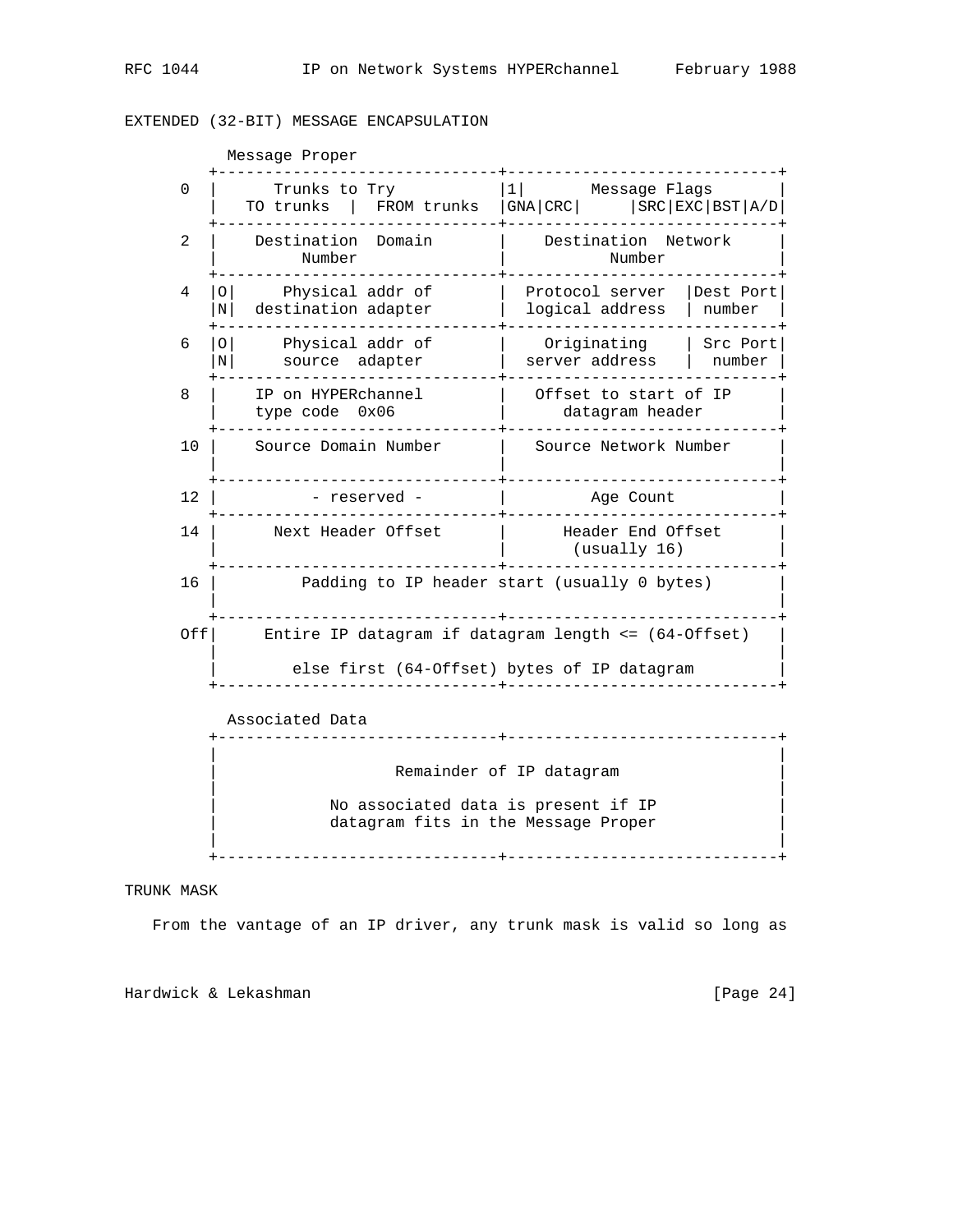it results in successful delivery of the HYPERchannel network message to its destination. There is no reason to check this field for validity on reception of the message. Specification of the Trunk Mask on output is a local affair that can be specified by the transmitting driver's address resolution tables.

 The use of 0xFF in this value is strongly encouraged for any message other than those using exotic trunk configurations on a single local network.

## MESSAGE FLAGS

Several new bits have been defined here.

 EXTENDED ADDRESSING. This bit should be set ON whenever a 32-bit address (Network and/or Domain numbers nonzero) is present in the message. It should always be OFF with the 16-bit message header. If this bit is improperly set, delivery of the message to the (apparent) destination is unlikely.

 END-TO-END CRC. Some newer technology adapters are equipped to place a 32-bit CRC of the associated data at the end of the associated data block when this bit is on. Similarly equipped adapters will examine the trailing 32-bits of associated data (when the bit is on) to determine if the message contents have been corrupted at any stage of the transmission.

 Transmitting device drivers should include the ability to set this bit on transmission as a configuration option similar to the specific HYPERchannel device interface used. The bit should be generated to be turned ON if the HYPERchannel IP driver is attached to an adapter equipped to generated CRC information -- it should be left OFF in all other circumstances.

 If a message arrives at the host with the CRC bit still on, this indicates that the CRC information was placed at the end of associated data by the transmitting adapter and not removed by the receiving adapter; thus the associated data will be four bytes longer than otherwise expected. Since the IP datagram length is self contained in the network message, this should not impact IP drivers.

 It is possible for host computers to both generate and check this CRC information to match the hardware assisted generation and checking logic in newer network adapters. Contact NSC if there are particular applications requiring exceptional data integrity that could benefit from host generation and checking.

Hardwick & Lekashman [Page 25]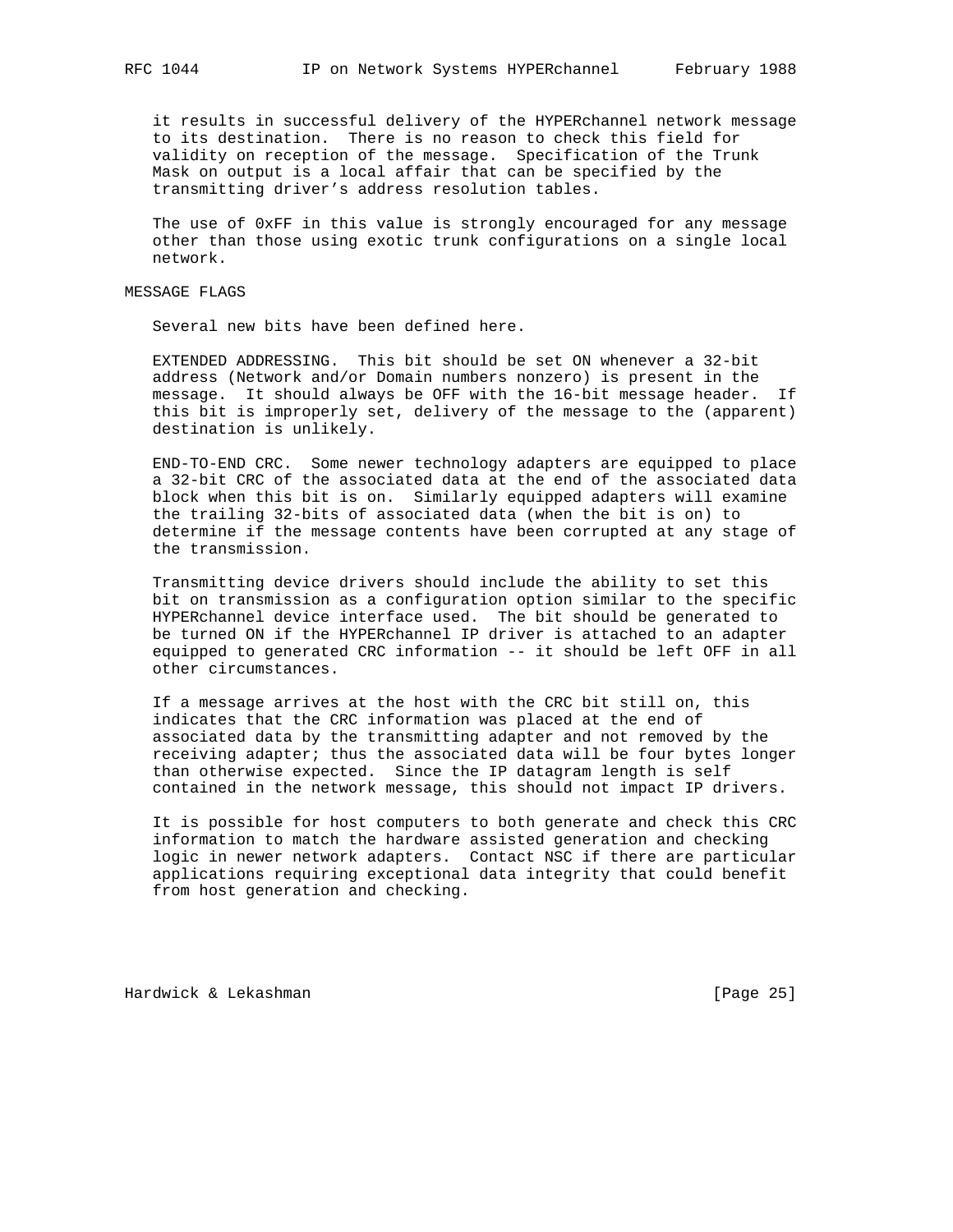FROM ADDRESS CORRECT. This bit should be set by all transmitting IP drivers who have endeavored to provide a completely correct FROM address that properly reflects the adapter interface used. No action should be taken on this bit by the receiving IP driver at this time. Additional work needs to be done to determine the action an IP driver should take if it detects a real or imagined "security violation" should a message arrive with this bit absent.

#### TO ADDRESS

 The TO address logically constitutes bytes 2-5 of the network message.

 NETWORK AND DOMAIN NUMBERS. The Network and Domain numbers should both be nonzero when 32-bit addressing is used. If the message is local in nature, then the local Network and Domain numbers should be placed in this field.

 ADAPTER ADDRESS. Contains the adapter address as in the basic message. The high order bit of this eight bit field (the "outnet" bit) should be set to zero if the destination network and domain are the same as the transmitting host's. The high order bit should be set to one if the destination host is not in the local network or domain.

 LOGICAL TO AND SUBADDRESS. The logical TO field should contain the protocol server address of the HYPERchannel IP driver for that host as determined by the host's system administrator.

## FROM ADDRESS

 The FROM address is filled in with the address that the local driver expects to receive from the network, but no particular use is made of the FROM address.

## MESSAGE TYPE

 The value 6 must be placed in this byte to uniquely indicate that the network message is being used to carry IP traffic. No other well behaved protocol using HYPERchannel should duplicate this value of 6.

 Note that all IP drivers should be prepared to send and receive the basic format network messages using the 16-bit HYPERchannel addresses. The driver can distinguish an incoming network message by the value of byte 8 -- 32-bit messages will always have a 6 in byte 8, while 16-bit messages should have a 5 here. For interoperability with older drivers, a value of 0 here should be treated as 16 address bit messages.

Hardwick & Lekashman **Example 26** and the set of the set of the set of the set of the set of the set of the set o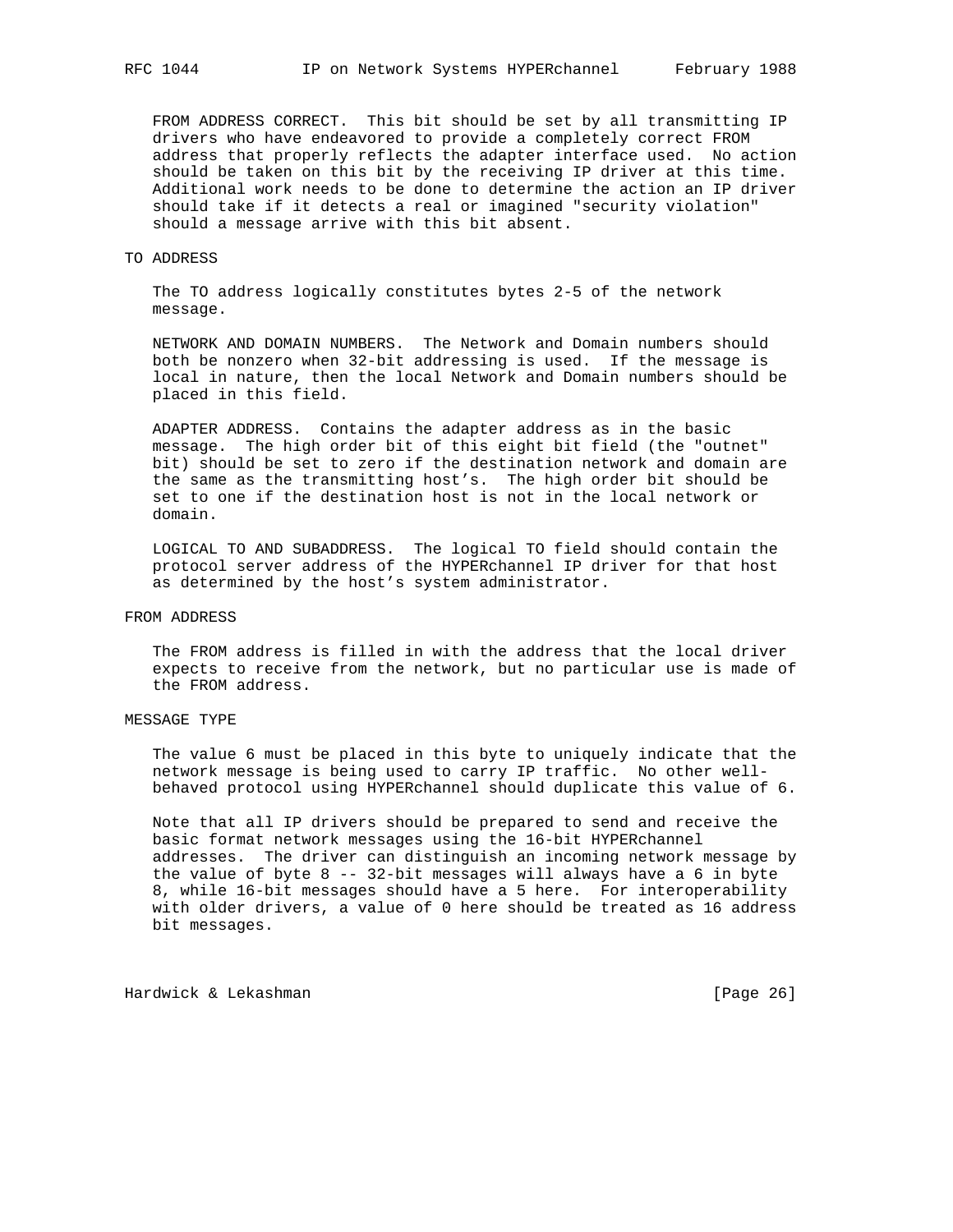## IP HEADER OFFSET

 Byte 9 contains the offset to the start of the IP header within the message proper, such that the Message Proper address plus the IP header offset generates the address of the first byte of the IP header (at least on byte addressable machines.)

 Unlike the 16-bit header, receiving IP drivers should assume that this field contains a correct offset to the IP header and examine the information at that offset for conformance to an IP datagram header.

 Valid offsets are in the range of 16 through 44 bytes, inclusive. The limitation of 44 bytes is imposed so that routing decisions on the vast majority of IP datagrams can be made by examining only the message proper, as the basic IP datagram will fit into the message proper if it begins at an offset of 44.

#### IP DATAGRAM CONTENTS

 The message and data are treated as logically contiguous entities where the first byte of associated data immediately follows the 64th byte of the message proper.

 If the entire IP datagram is less than or equal to (64-offset) bytes in length it will fit into the Message Proper. If so, only a message proper containing the HYPERchannel header and IP datagram is sent on the network.

 If the IP datagram is greater than this length, the IP datagram spills over into the associated data. On transmission, a 64 byte message proper is sent followed by as many bytes of associated data as are needed to send the entire datagram.

 On reception, the message proper can be read into the start of an IP input buffer and the associated data read into memory 64 bytes from the start of the message. If the received message is in fact a 32 bit address message, no "shuffling" of the message will be required to build a contiguous IP datagram -- it's right there at buffer+16.

#### ADDRESS RESOLUTION PROTOCOL

 Address Resolution Protocol has achieved a great deal of success on the Ethernet as it permits a local IP network to configure itself simply by having each node know its own IP address. Those unfamiliar with the intent, protocol, and logic of the Address Resolution Protocol should refer to RFC-826, "An Ethernet Address Resolution Protocol" [2].

Hardwick & Lekashman **Example 27** and the set of the set of the set of the set of the set of the set of the set o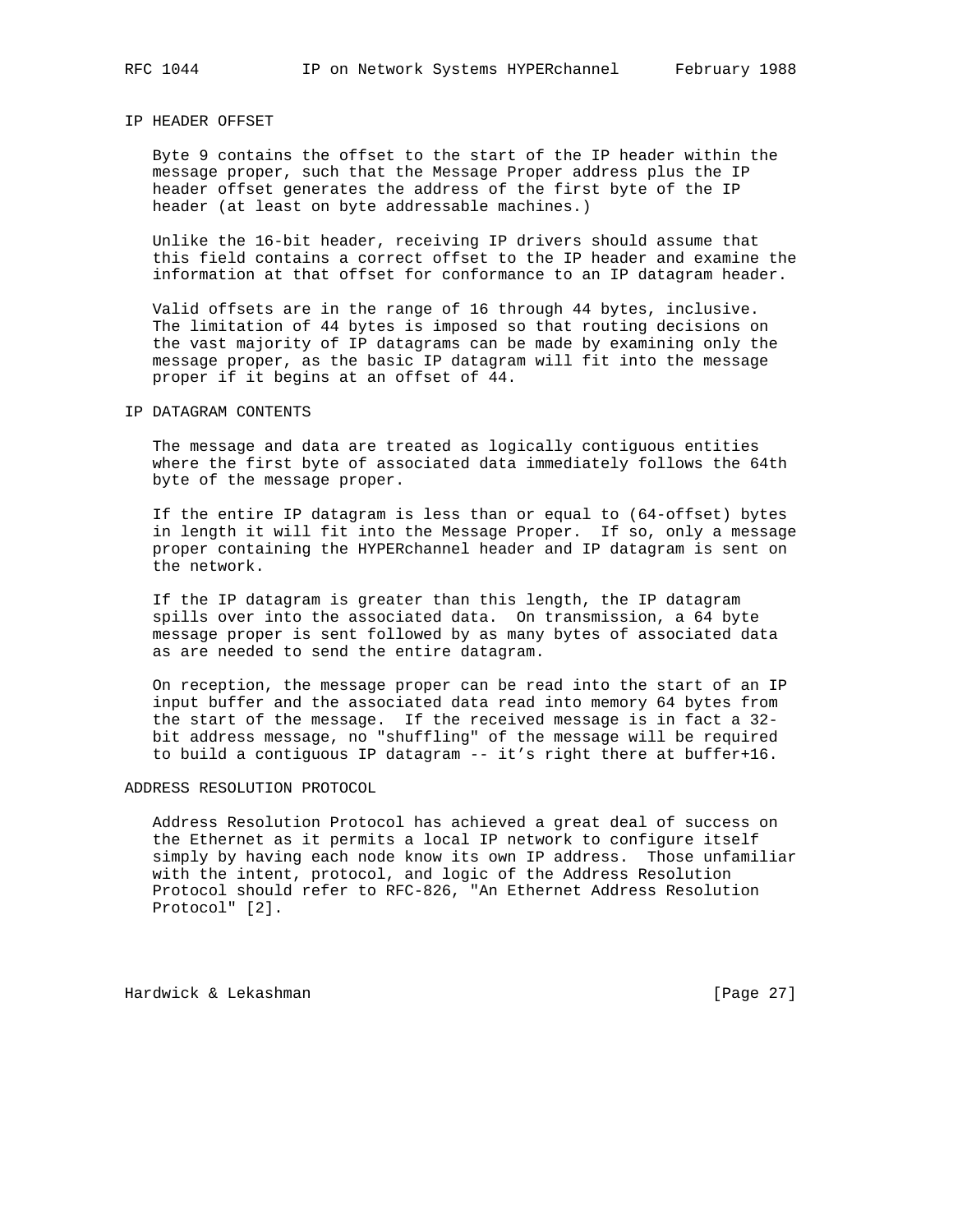A later section of this document describes four techniques where a target HYPERchannel address is to obtained given the destination's IP address. The protocol is defined in this section for completeness.

| Message Proper |                                                     |                                                                                           |  |  |
|----------------|-----------------------------------------------------|-------------------------------------------------------------------------------------------|--|--|
| 0              | Trunks to Try                                       | 1            Message Flags<br>TO trunks   FROM trunks   GNA   CRC   SRC   EXC   BST   A/D |  |  |
| 2              | Server Domain or<br>0xFF                            | Server Network or<br>0xFF                                                                 |  |  |
| 4              | Server Adapter Address or<br>0xFF                   | Server logical addr/port or<br>07                                                         |  |  |
| 6              | Physical addr of<br>$\Omega$<br>source adapter<br>N | Originating<br>Src Port<br>server address<br>number                                       |  |  |
| 8              | 07                                                  | NSC ARP type code<br>0 <sub>0</sub>                                                       |  |  |
| 10             | Source Domain                                       | Source Network                                                                            |  |  |
| 12             | - reserved -                                        | Age Count                                                                                 |  |  |
| 14             | Next Header Offset<br>(usually 16)                  | Header End Offset<br>(usually 16)                                                         |  |  |
| 16             | Padding to start of IP info (usually 0 bytes)       |                                                                                           |  |  |
|                |                                                     |                                                                                           |  |  |

Hardwick & Lekashman **Exercise 28** and the extendion of the extendion of the extendion of the extendion of the extendion of the extendion of the extendion of the extendion of the extendion of the extendion of the extendion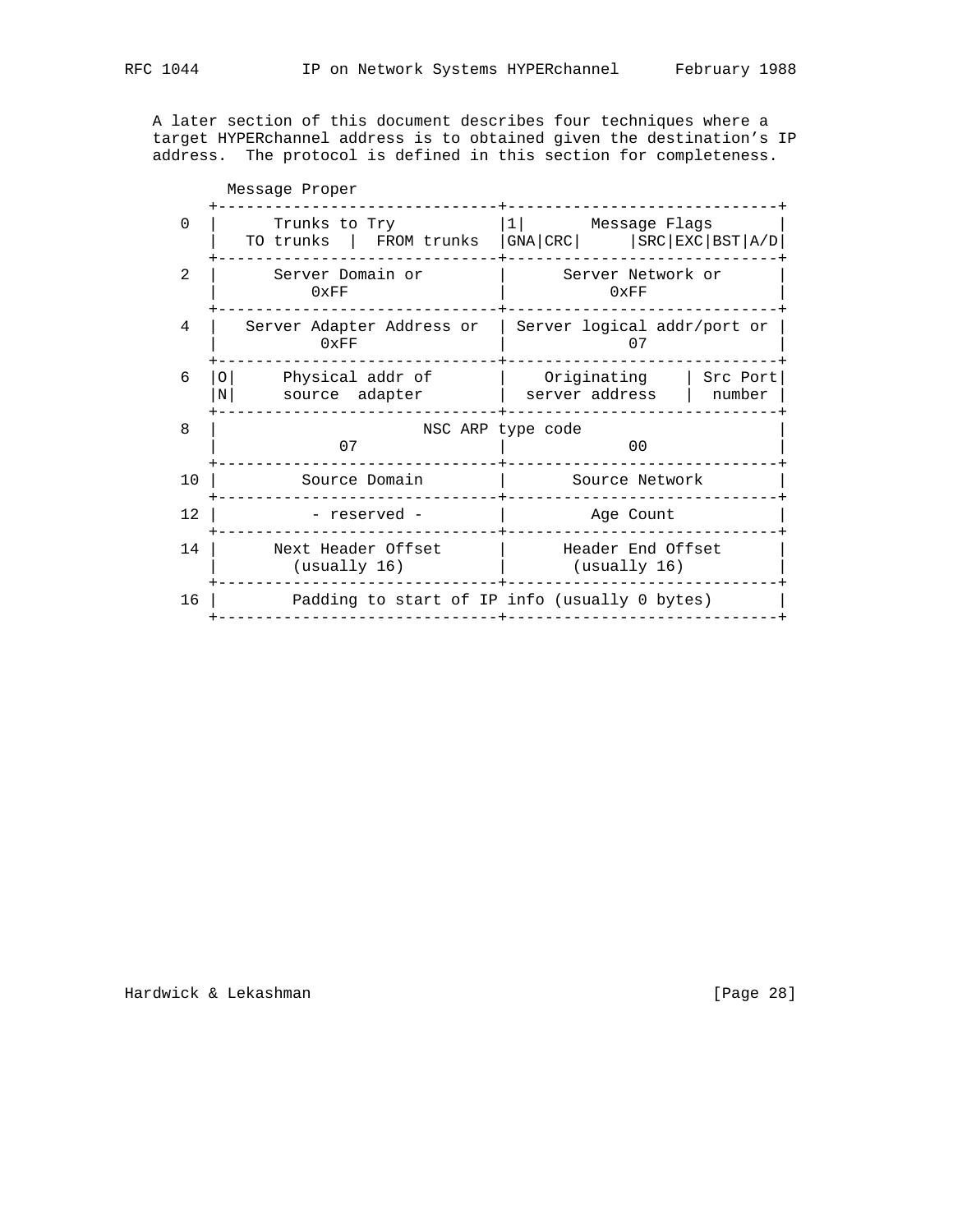+------------------------------+-----------------------------+ Off | ARP hardware address type for HYPERchannel | | 8 | +------------------------------+-----------------------------+ +2 | HYPERchannel protocol type | | 06 00 | +------------------------------+-----------------------------+ +4 | HYPERchannel address length | IP address length |  $\begin{array}{ccc} 6 & & & \end{array}$  and  $\begin{array}{ccc} 4 & & \end{array}$  +------------------------------+-----------------------------+ +6 | ARP opcode (request or reply) | +------------------------------+-----------------------------+ +8 | Domain | Network | +- Sender's 32-bit HYPERchannel address -+ +10 | Adapter address | Logical addr/port | +------------------------------+-----------------------------+ Source's MTU size +------------------------------+-----------------------------+  $+14$  | Sender's 32-bit IP address  $+16$  | +------------------------------+-----------------------------+ +18 | Domain | Network | +- Destination's 32-bit HYPERchannel address -- +20 | (to be determined on request) | | Adapter address | Logical addr/port | +------------------------------+-----------------------------+ +22 | Destination's MTU size | | (to be determined on request) | +------------------------------+-----------------------------+  $+24$  | +- Destination's 32-bit IP address -+  $+26$  | +------------------------------+-----------------------------+

 Layout of the fields of this ARP message is a fairly straightforward exercise given the standards of ARP and the 32-bit message header. A few fields are worth remarking upon:

## TO ADDRESS

 The TO address of an ARP message will be one of two classes of address. A "normal" address indicates that the message is an ARP response, or that it is an ARP request directed at an ARP server at a well known address on the local network. For those HYPERchannel networks which are equipped to broadcast, a value of 0xFFFFFF07 in the TO address will (by convention) be picked up only by those protocol servers prepared to interpret and respond to ARP messages.

Hardwick & Lekashman [Page 29]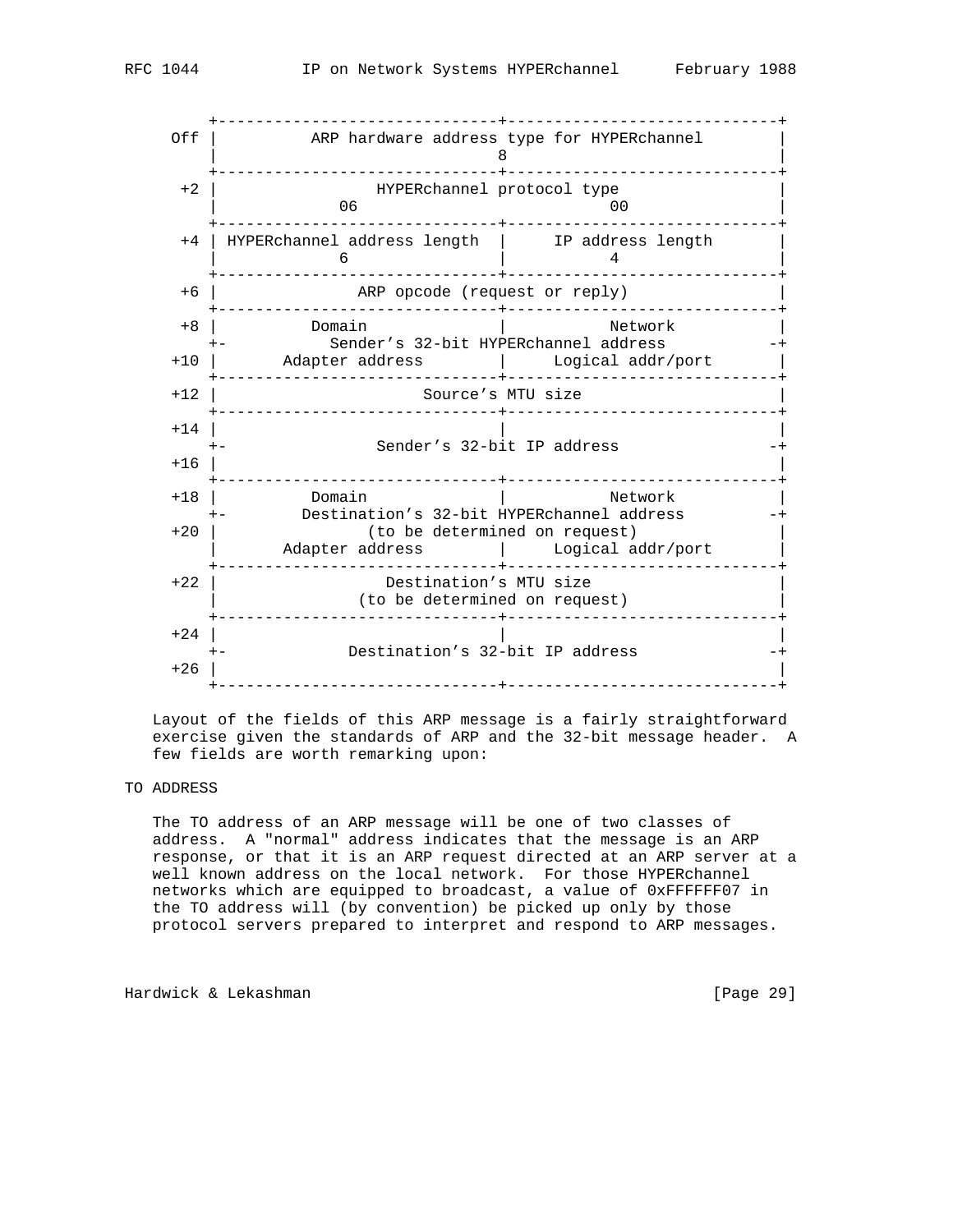The issue of which address to use in an ARP request is discussed in the Address Resolution section.

#### FROM ADDRESS

 Must be the correct FROM address of the user protocol server issuing an ARP request. The Source Correct bit in the Message Flags byte should be set by this requesting server, as some ARP servers may someday choose to issue ARP information on an "need to know" basis in secure environments. With an ARP response, the FROM address will contain the "normal" HYPERchannel address of the protocol server responding to the ARP address, even if that server was reached via broadcast mechanisms.

 ARP responses are returned to the party specified in the FROM address specified in the message header, rather than the address in the "Source HYPERchannel Address" field within the body of the ARP message.

#### MESSAGE TYPE

 The 16-bit value 0x0700 is reserved for the exclusive use of ARP. Unlike IP messages, no provision is made for the ARP message to begin at an arbitrary offset within the message proper, so the value in byte 9 is an extension of the message type.

#### HEADER END OFFSET

 ARP uses the 32-bit addressing convention that byte 15 contains the offset to the start of user protocol (and hence the end of user protocol information). Note that this is not a substitute for the IP offset fields, as this field also serves as the end of HYPERchannel header information -- future NSC message processing code may well take exception to "garbage" between the actual header end and the start of user data.

## HYPERCHANNEL HARDWARE TYPE CODE

This 16-bit number is assigned a formal ARP hardware type of 8.

#### HYPERCHANNEL PROTOCOL TYPE

 On the Ethernet, this field is used to distinguish IP from all other protocols that may require address resolution. To be logically consistent, this field is identical to bytes 8 and 9 0x0600 in a 32 bit address HYPERchannel message carrying an IP datagram.

Hardwick & Lekashman [Page 30]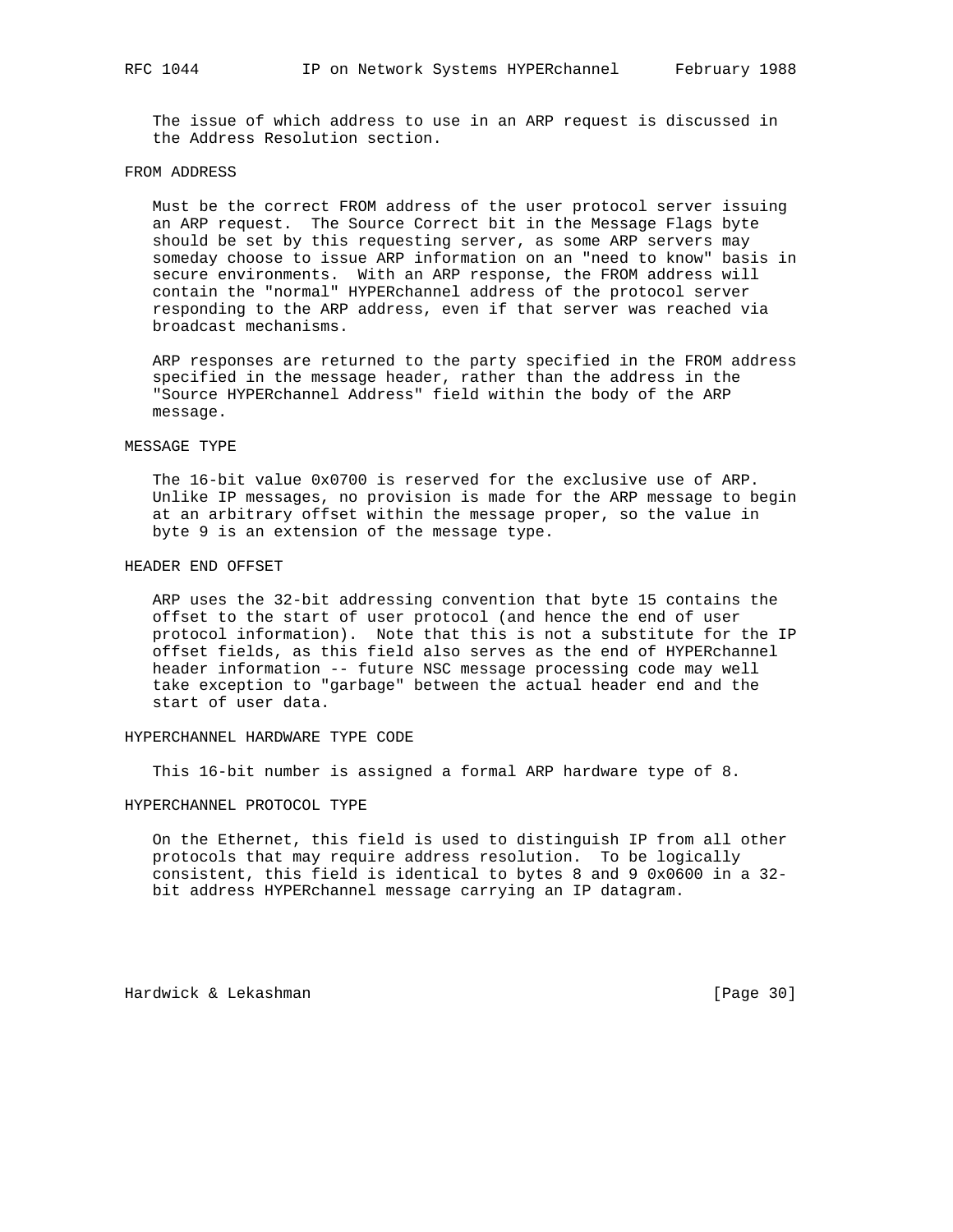## HYPERCHANNEL ADDRESS LENGTH

 This contains the value 6, a sufficient number of bytes to accommodate the four byte HYPERchannel address and 2 bytes to indicate the largest IP datagram size that source and destination can handle.

SOURCE AND DESTINATION HYPERCHANNEL ADDRESS

 This field contains the Domain, Network, and Adapter/port address of source and destination, respectively. A value of 0000 in the Domain and Network fields has special significance as this is interpreted as a request to send and receive 16-bit HYPERchannel headers rather than 32-bit headers. If 32-bit headers are to be used within a single HYPERchannel network, then the local domain and network numbers may be specified.

#### MAXIMUM TRANSMISSION UNIT

 HYPERchannel LAN technology is such that messages of unlimited length may be sent between hosts. Since host throughput on a network is generally limited by the rate the network equipment can be functioned, larger transmission sizes result in higher bulk transfer performance. Since not every host will be able to handle the maximum size IP datagram, a more flexible means of MTU (maximum transmission unit) size negotiation than simply wiring the same value into every network host is needed. With this field, each host declares the maximum IP datagram size (not the associated data block size) it is prepared to receive. Transmitting IP drivers should be prepared to send the minimum of the source and destination IP sizes negotiated at ARP time.

 The MTU size sent refers to the maximum size of IP header + data. It does not include the length of the HYPERchannel Hardware header or any offset between the header and the start of the IP datagram. Since it is the option of the transmitting hosts to use an offset of up to 44 bytes a receiving host must in any event be prepared to receive a 64 byte Message Proper and an Associated Data block of MTU-20 (that is 64 - 44, or the length of the basic IP header).

An example of a typical 16-bit packet is:

 12 bytes hardware header. 12 bytes offset. 40 bytes IP/TCP header. 4096 bytes of data. This gives an MTU of 4136.

Hardwick & Lekashman [Page 31]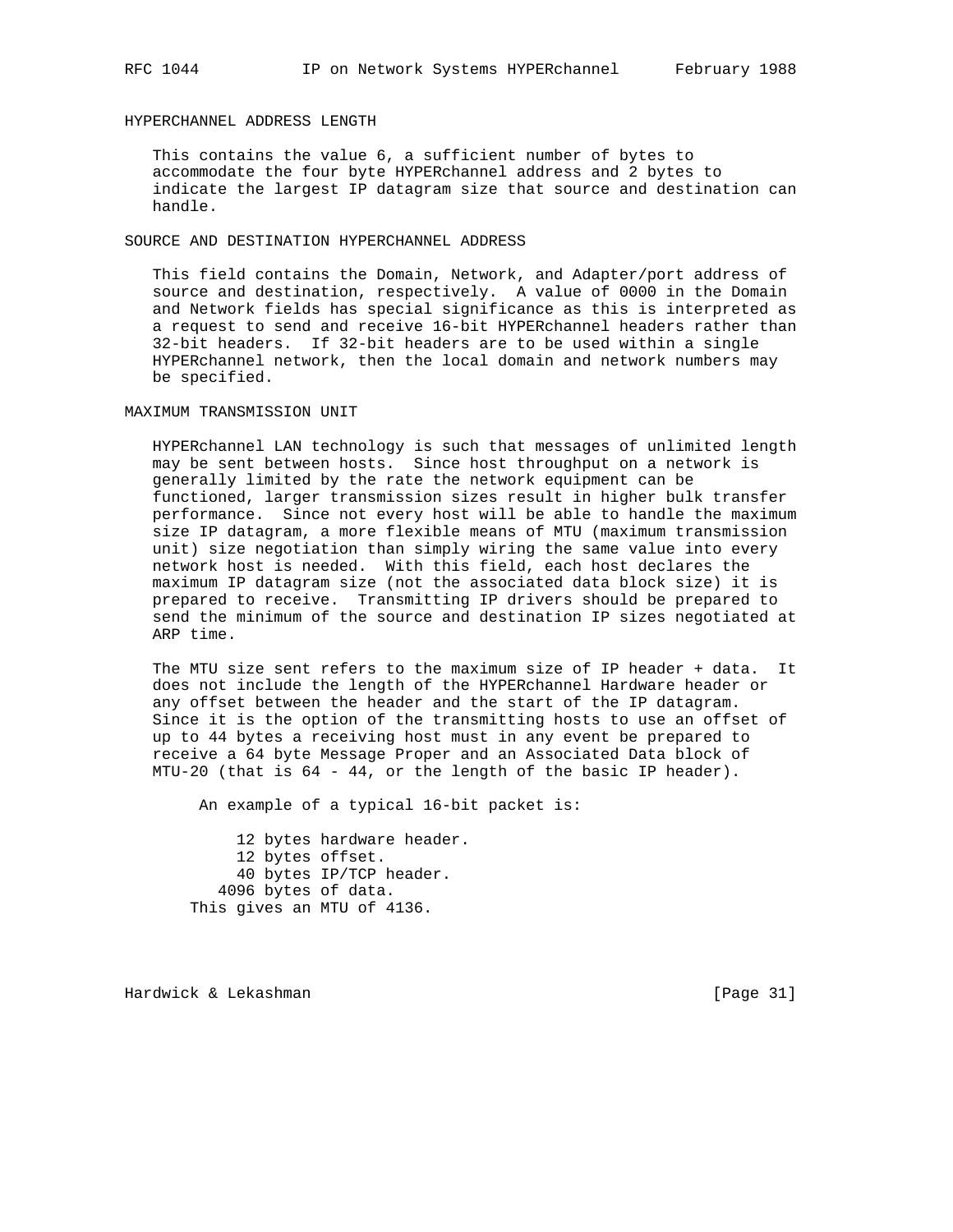An example of a typical 32-bit packet is:

 16 bytes hardware header. 8 bytes offset. 40 bytes IP/TCP header. 4096 bytes of associated data, This also gives an MTU of 4136.

 The offset values are chosen so that the typical packet causes user data to be page aligned at the start of the associated data area. This is an implementation decision, which can certainly be modified as required.

 The maximum maximum transmission unit is 65536, the current largest size IP datagram. In order to allow this value to fit into a 16-bit field, the offset length is not included in the MTU. This MTU size is not a requirement that a local host be equipped to send or receive datagrams of that size; it simply indicates the maximum capacity of the receiving host.

A note on trunk masks:

 There is no field for specifying trunk masks. This is intentional, as new NSC hardware will contain trunk reachability information, eliminating the need for the host to maintain hardware configuration layouts. All HYPERchannel messages generated as a result of an ARP response should use 0xFF in the trunk mask.

## ADDRESS RESOLUTION

 This section describes techniques used by an IP driver to determine the HYPERchannel address and header that a message should contain given an IP datagram containing an IP address. It describes techniques that are local to specific hosts (and hence can be modified without regard to the activities or techniques of other hosts) as well as techniques to use the Address Resolution Protocol on existing HYPERchannel equipment to better manage IP addresses.

 It also discusses the migration of name resolution on one of four steps.

- 1. Truncation of the IP address to form a HYPERchannel address.
- 2. Local resolution of HYPERchannel addresses through configuration files.
- 3. Centralized resolution of HYPERchannel addresses through an "ARP server" driven by a configuration file.

Hardwick & Lekashman [Page 32]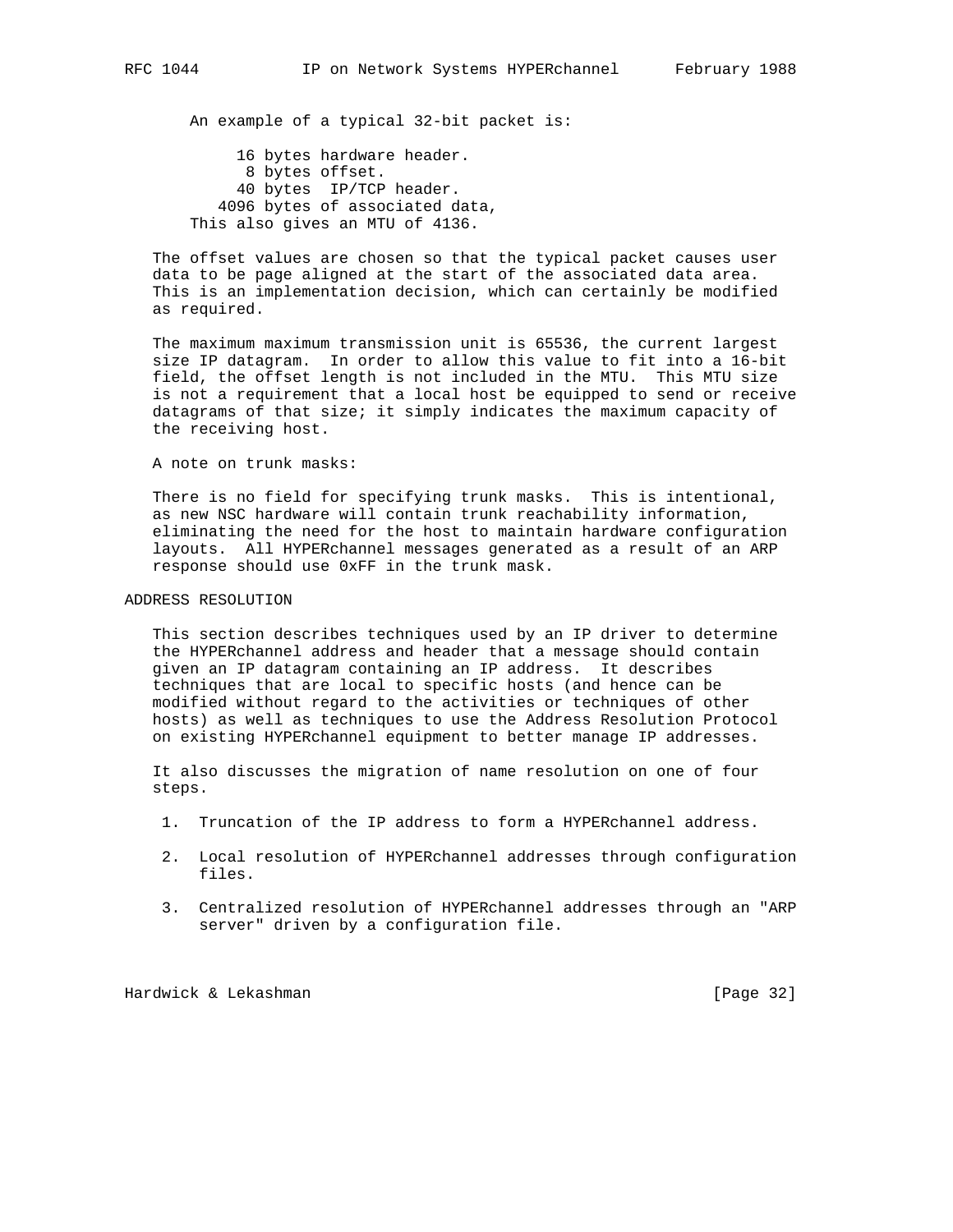4. Distributed resolution of HYPERchannel addresses using a "real" address Resolution Protocol on future HYPERchannel media supporting a broadcast mode.

## IP ADDRESS TRUNCATION

 A number of IP on HYPERchannel implementations support modes where the HYPERchannel address is generated by placing the low order 16 bits of the IP address in the TO address of the message proper. This more or less treats a set of HYPERchannel boxes addressable through 16-bit HYPERchannel addresses as a Class B IP network.

 This approach certainly offers simplicity: IP addresses are simply chosen to match HYPERchannel addresses and no IP address "configuration files" need be kept. Although this approach works in an environment where the HYPERchannel completely constitutes a Class B network, or where connection to a larger IP network is not a concern, its long term use is discouraged for several reasons:

- o It simply will not work with any Class C address (the physical TO address is not controllable) or a Class A address (where host addresses are generally carefully administered.) In addition, it will not support subnetworks. It is quite incompatible with 32-bit HYPERchannel addresses.
- o By decoupling the IP and HYPERchannel addresses through more complex address resolution, the characters of the two addresses allow greater site flexibility: the IP address becomes "logical" in character so that an address can move about a site with the user or host; the HYPERchannel address maintains its physical character so that a HYPERchannel address carefully identifies the physical location of the source and destination within the extended HYPERchannel network.

## LOCAL ADDRESS RESOLUTION

 The current state of address resolution art with IP on HYPERchannel works as follows: given an arbitrary IP address, the IP HYPERchannel driver looks up an entry with that address in a (generally hashed) table. If found, the table entry contains the first 6 bytes of the HYPERchannel header that is used to send the IP datagram to the next IP node on the internet. Since implementations such as the 4.3BSD UNIX IP are clever enough to provide its lower level drivers with the IP address of the next gateway as well as the destination address on the internet (assuming the message is not delivered locally on the HYPERchannel,) the number of entries in this table is more or less manageable, as it must only contain the IP hosts and gateway addresses that are directly accessible on the HYPERchannel.

Hardwick & Lekashman [Page 33]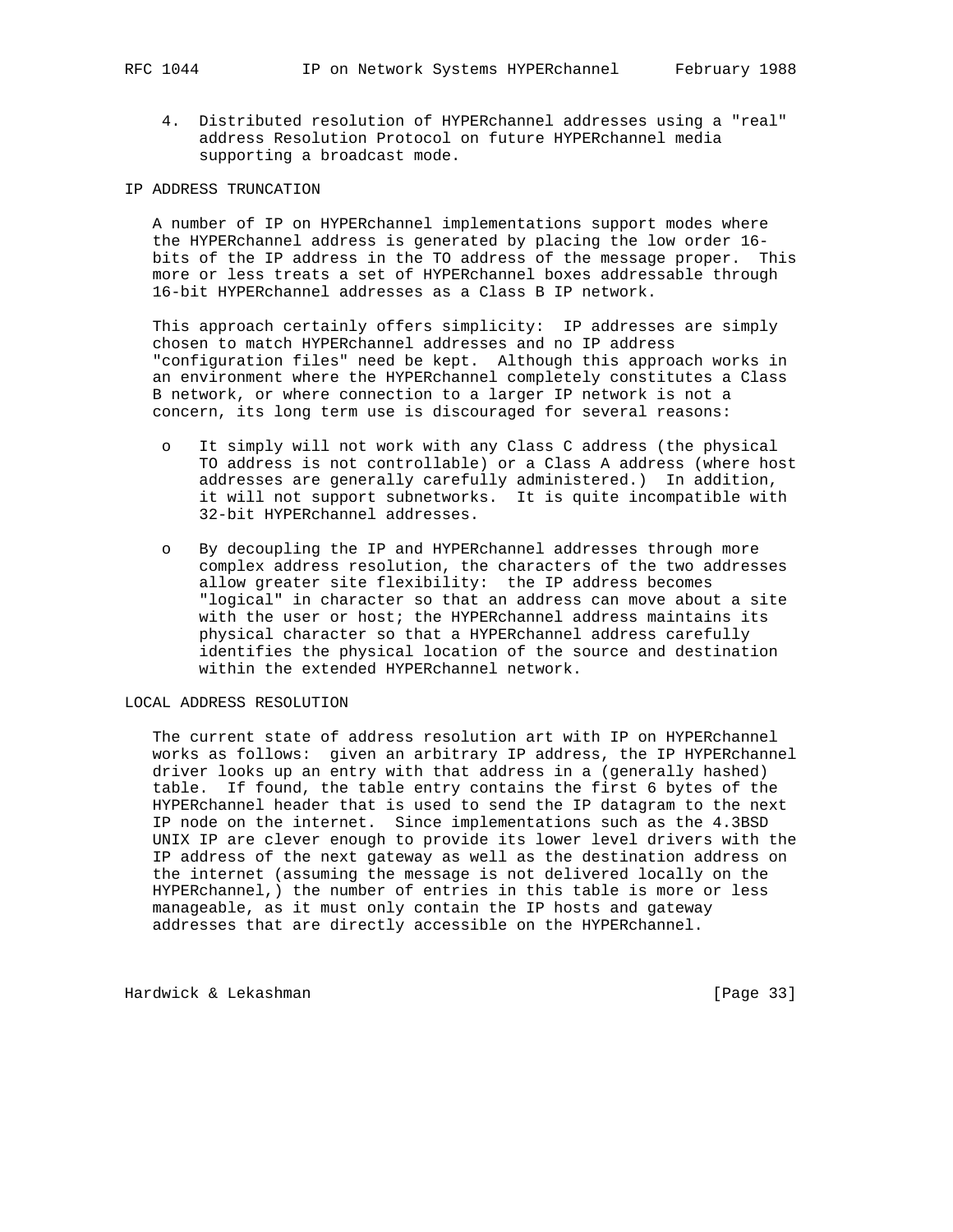CONFIGURATION FILE FORMAT

 So long as this technique of address resolution is used, the techniques used are exclusively local to the host in the sense that the techniques used to generate and store the information in the table are irrelevant to other hosts.

 Shown here is a typical file format. This file should probably be program generated from a database, as asymmetric trunk configurations and multiply homed hosts can cause differences in physical routing and trunk usage. This format is documented here to illustrate what sort of information must be kept at the link layer.

The file consists of source lines each with the form:

<type> <hostname> <trunks/flags> <domain/net> <addr> <MTU>

an example:

| # Random front end                                |       |
|---------------------------------------------------|-------|
|                                                   |       |
| 3702<br>FF88<br>0103<br>hyper.nsco.com<br>host    | 4148  |
| # because we want to show the 4 byte format       |       |
| 192.12.102.1<br>0000<br>2203<br>FF00<br>host      | 1024  |
| # Small packets, interactive traffic.             |       |
| cray-b.nas.nasa.qov FF88<br>0103<br>4401<br>host  | 4148  |
| # The other interface, for big packets.           |       |
| FF88<br>4501<br>ahost cray-b.nas.nasa.gov<br>0103 | 32768 |
| # A loopback interface, (What else)               |       |
| 3700<br>FF00<br>0000<br>loop37.nsco.com<br>loop   | 4148  |
| # And of course an example of arp service.        |       |
| FF88<br>arpserver hogate.nsco.com<br>7F07<br>0103 |       |

Comments may begin with either  $#$  or  $i$ . Case is not significant in any field.

- <type> indicates the type of entity to be defined. Currently defined types are "host," "ahost", "loop," "address," and "arpserver".
	- host This token indicates an IP host. The following field is expected to be a name that can be resolved to an IP address.
	- ahost This field indicates an additional network interface to the same host. This may be used for performance enhancements.

Hardwick & Lekashman [Page 34]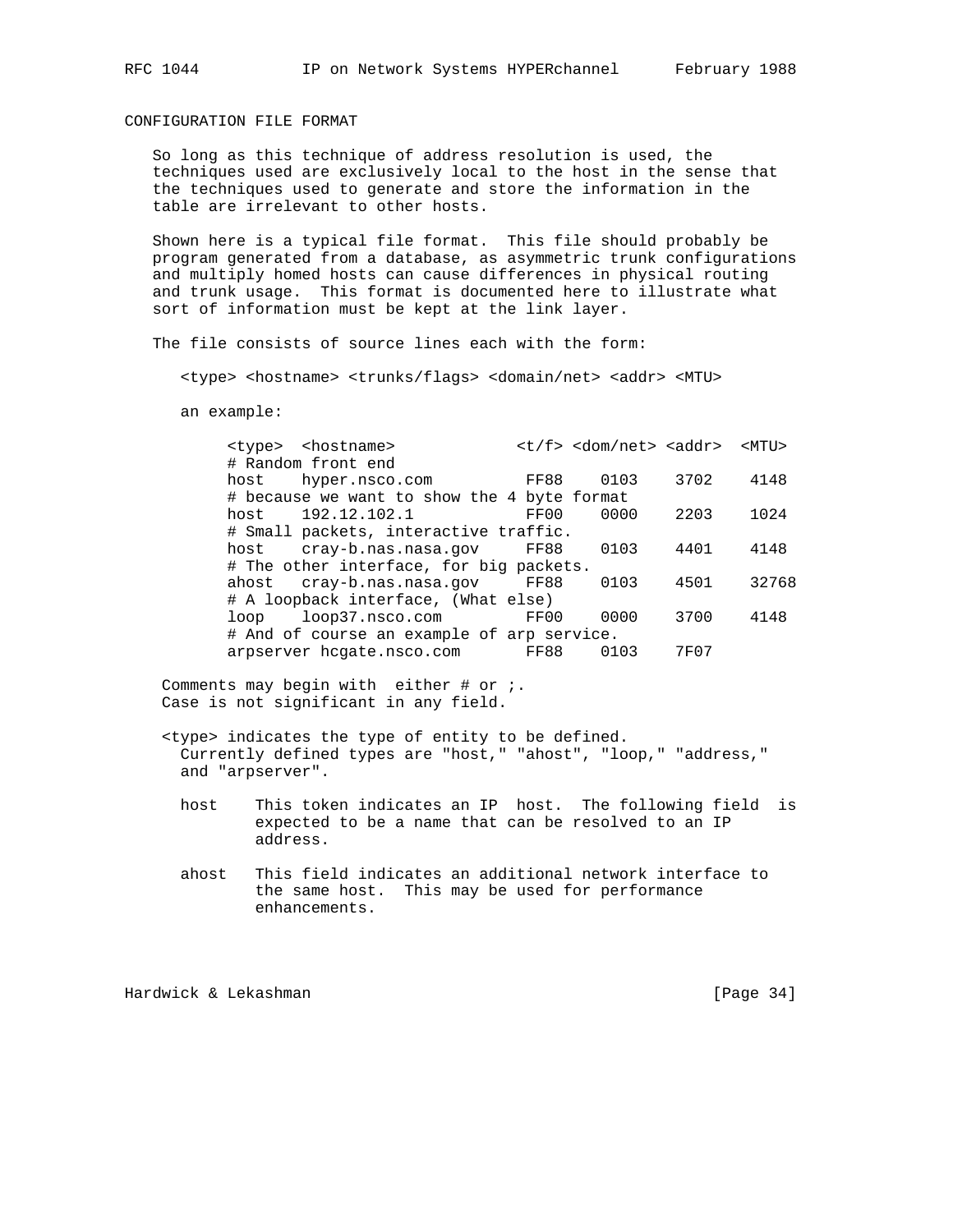- loop Sets a flag in the entry for that host so that 0xFF00 is placed in bytes 8 and 9 of the message. This will cause the IP datagram to be directed towards the specified host (which must still be a valid host name) and looped back within the remote adapter. This facility serves both as a debugging aid and as a crude probe of the availability of the remote network adapter.
- arpserver This indicates an address to use for directing ARP requests to the network. If several arpserver addresses are specified, they will be tried in turn until a response is received (or we run out of servers.) An arpserver with the appropriate broadcast address of FFFF FF07 would cause an ARP broadcast to take place when broadcasting becomes available. Broadcast and specific addresses may be used in combination.

 <hostname> This field is the logical name of the destination. For a host it is the logical name to be given to the local naming service to determine the associated IP address. This field may contain four decimal numbers separated by dots, in which case it is assumed to be the explicit IP address.

 <trunks/flags> This field is the value to be placed in bytes 0 and 1 of the message header when sending to this host. The associated data bit need not be supplied as the driver must control it. All other bits are sent as provided. This field is a hexidecimal number.

 <domain/net> This field is the value to be placed in the Domain and Network number field of the message. A value of 0000 in this field indicates that the destination should be reached by constructing a 16-bit HYPERchannel header, rather than a 32-bit header.

 <address> This field is the value to be placed in the 16-bit TO field to reach <hostname>. This field is a hexidecimal number.

 <MTU> This field contains the largest size IP datagram that the destination host is prepared to receive. This field is a decimal number. This field is optional. If not present, a value of 4148 is assumed. See the earlier discussion on Maximum Transmission Unit for more detail.

## ARP SERVERS

 The primary problem with local host address resolution is that changes or additions to hosts on the local net must be replicated to every HYPERchannel host in that network. While this is manageable for up to half a dozen hosts, it becomes quite unmanageable for

Hardwick & Lekashman [Page 35]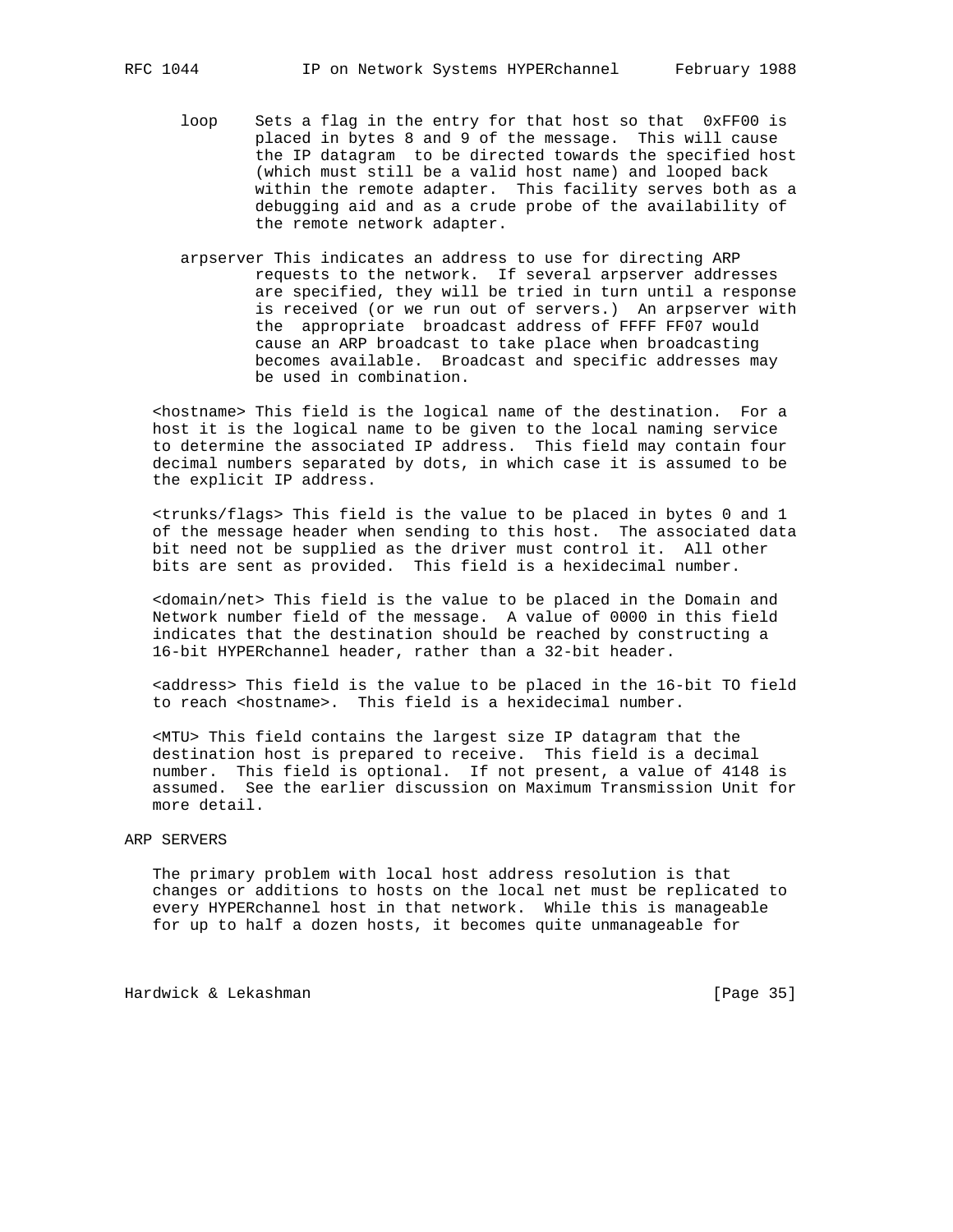larger networks. An approach that can be implemented using existing HYPERchannel technology is to have a server on the HYPERchannel network provide the HYPERchannel destination address that is associated with an IP address.

 Although this is strictly a point-to-point request/response dialogue between two network nodes, the Address Resolution Protocol which was originally designed for Ethernet (but thoughtfully constructed to work with any pair of link and network addresses) performs an excellent job.

 ARP servers can be reached simply by placing the address of the server in the 32-bit TO address of the network message. ARP servers only "listen" to messages that arrive on their well known normal address; they do not respond to ARP broadcast messages. Properly equipped IP drivers should respond to the broadcast messages when they appear.

 If an ARP server receives a message containing an IP address it does not know how to resolve, it ignores the message so that another ARP server might be addressed at the source's next attempt.

 If the address is resolvable, it places the known HYPERchannel address and MTU size in the response and returns it to the location in the HYPERchannel header FROM address.

 Unlike a broadcast ARP, the ARP server will be required to service two requests when two hosts that are initially unknown to one another attempt to get in touch. Since the destination did not receive the ARP request, it must contact the ARP server when its higher level protocols first generate a datagram to respond to the the source's first IP datagram to go through to the destination.

 The source configuration file described in the previous section was explicitly designed so that it could be sufficient as a data base for an ARP server as well as an individual host.

## BROADCAST ARP

 When a local HYPERchannel network contains a broadcast capability, any IP driver wishing to perform HYPERchannel address resolution may be configured to emit the ARP message on a broadcast instead of a well known address. IP drivers on other hosts are presumed to know if their local HYPERchannel interface can send broadcast messages; if so, they arrange to "listen" on the FF07 broadcast TO address for ARP.

Processing of a received ARP broadcast message is otherwise identical

Hardwick & Lekashman [Page 36]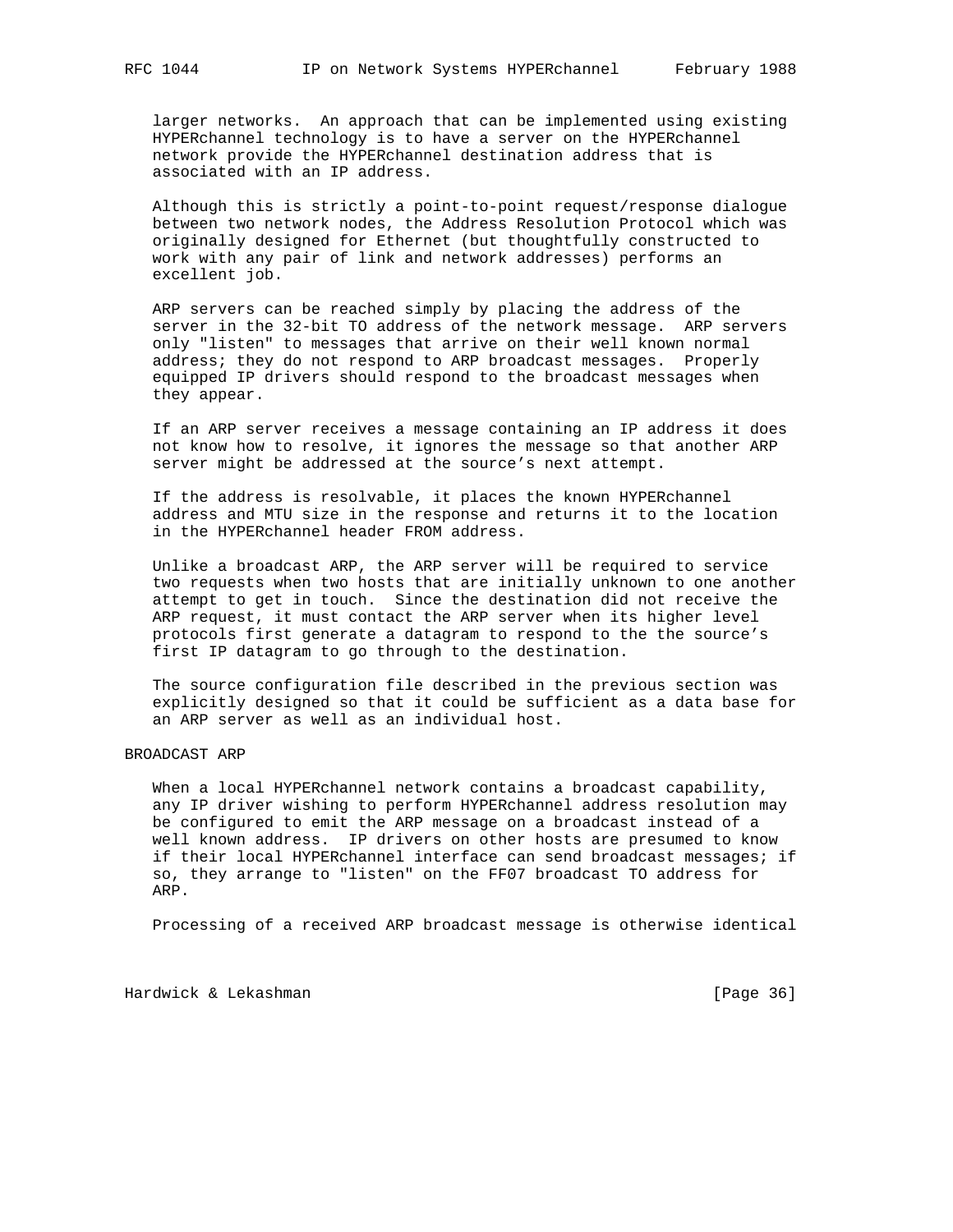to RFC-826:

- o Messages are responded to if and only if the destination IP driver is authoritative for the designated IP address.
- o Whenever an ARP message is processed, the IP driver takes the source HYPERchannel address and MTU size and adds it to its address resolution tables. Thus the driver is equipped to turn around the IP datagram that arrives from the destination host when contact is made.

 Each IP driver may have address resolutions that are set through a static routing table (the configuration file specified above). If ARP information arrives that contradicts a static entry (as opposed to previously set dynamic ARP information) then the ARP information should be ignored. This decision is made on the premise that the only useful purpose of static routing in a broadcast ARP environment is to add authentication, as it's easy to lie with ARP.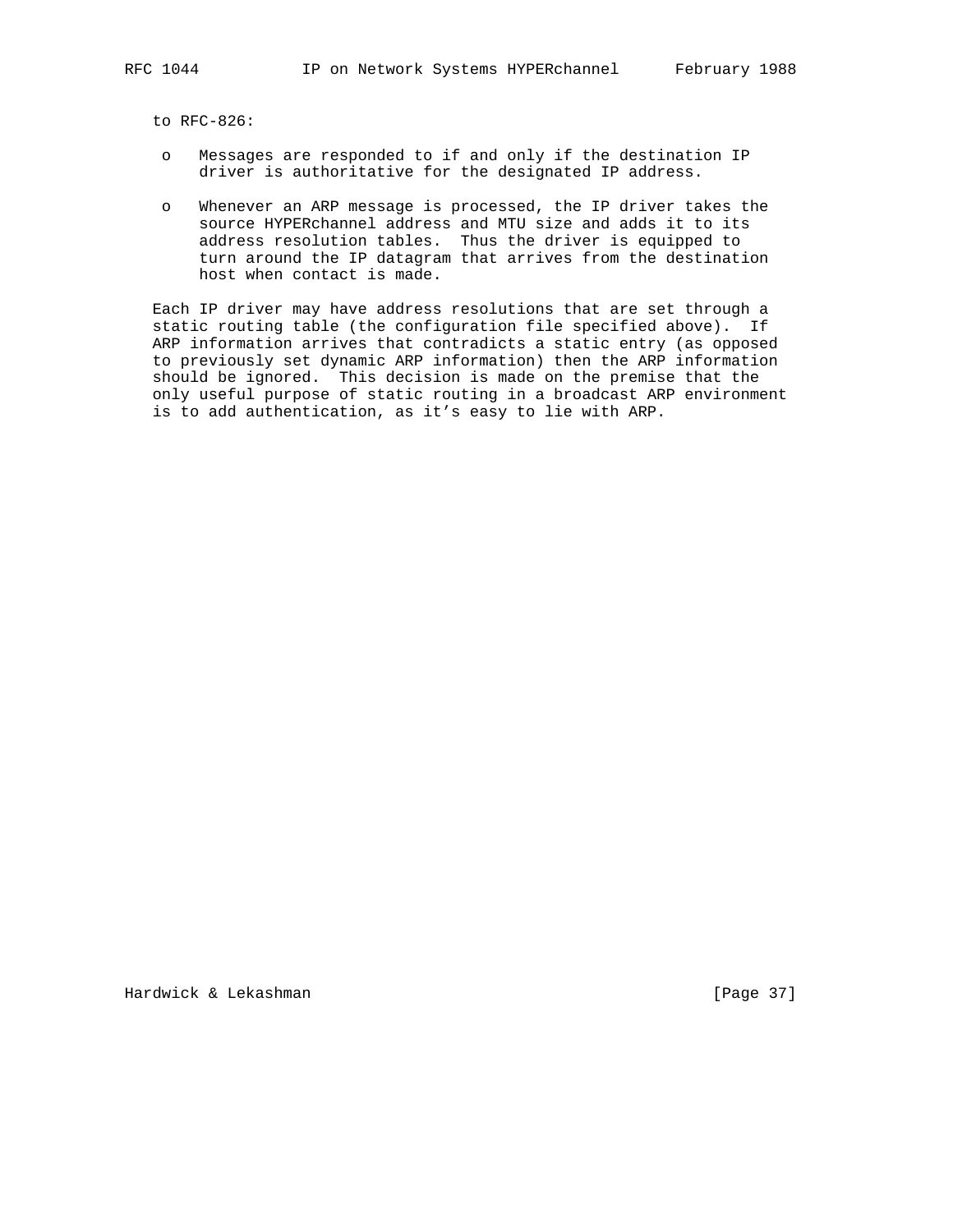APPENDIX A. NSC PRODUCT ARCHITECTURE AND ADDRESSING

 This section is intended to be a concise review of the state of the art in NSC networks and the techniques they provide for the delivery of messages. Those who are thoroughly familiar with HYPERchannel may wish to only skim this section; however, there is material on new technologies and addressing formats that are not yet generally known to most of NSC's customers.

NETWORK SYSTEMS HYPERCHANNEL TECHNOLOGIES

 Network Systems manufactures several different network technologies that use very different media and link controls, but still provide a common host interface in both the protocol and hardware sense of the term. These four technologies are:

- o HYPERchannel A -- A 50-megabit, baseband, CSMA with collision avoidance network using a coaxial cable bus. Individual HYPERchannel "network adapters" can control up to 4 of these coaxial cable "trunks," providing up to 200 megabits of capacity on a fully interconnected network. HYPERchannel A is NSC's earliest product and has been in production since 1977. It is principally used to interconnect larger mainframe computers and high speed mainframe peripherals such as tape drives and laser printers.
- o HYPERchannel B -- a 10-megabit, baseband, CSMA with collision avoidance network using a single coaxial cable bus. This technology is used for direct host to host communications under the name HYPERchannel B, and for terminal connections under the name HYPERbus. It is currently used for three major applications -- local networks of ASCII terminals, networks of IBM 3270 terminals, and host to host communications of smaller computers.
- o DATAPIPE[3] -- a 275-megabit fiber optic "backbone" network that interconnects lower speed local area networks within a 20 mile range, and to provide an ultra-high-performance network for the next generation of supercomputers and optical storage systems. A prototype version of DATApipe is currently under development at a customer site.
- o Bridges and Network Distance Extensions -- NSC quickly discovered that its customers wanted very high speeds over geographic areas, not just within the range of several miles that is conceivable with a coaxial cable network. Starting in 1978, NSC began to build a series of "link adapters" that are integral bridges between local area networks. These link

Hardwick & Lekashman **Example 28** and the set of the set of the set of the set of the set of the set of the set o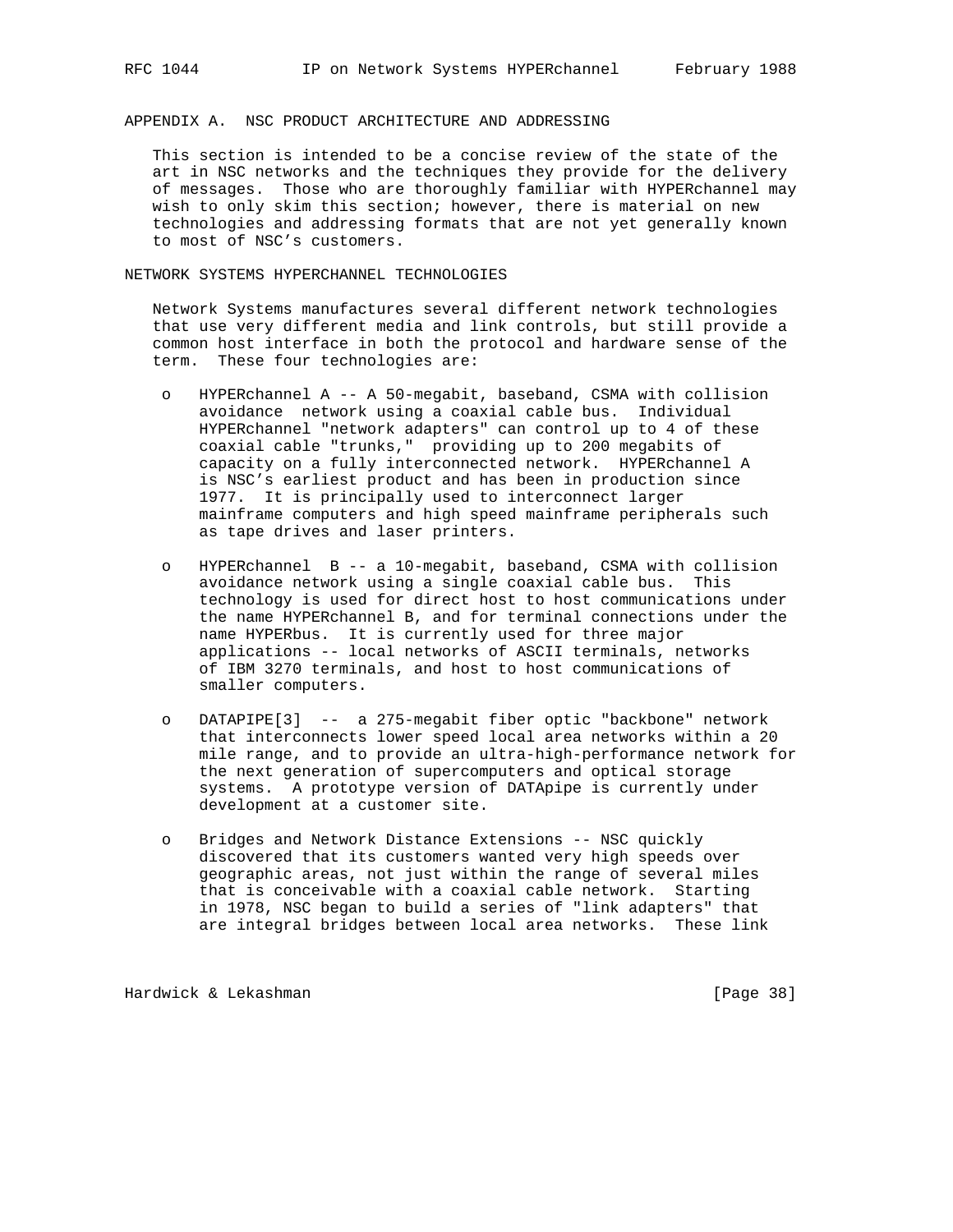adapters support common high speed communications media such as Telco T1 circuits, private microwave, high speed satellite links, and fiber optic point to point connections.

ATTACHMENT TO HOST COMPUTERS

 Network Systems' high speed interfaces use the attachment techniques of the manufacturer's highest speed peripheral controllers in order to achieve burst transfer rates of tens of megabits per second. These attachment techniques fall into three categories:

## "MAINFRAME" DATA CHANNEL ATTACHMENT

|          |         |               | HYPERchannel+--+       |                          |      |
|----------|---------|---------------|------------------------|--------------------------|------|
|          |         |               | Network                | $+ - - - - +$            |      |
| Host     | I/O     |               | Adapter<br>$+ - - 1 -$ |                          | $-+$ |
|          |         | Standard host |                        | $\overline{\phantom{0}}$ |      |
| Computer | Control | data channel  |                        |                          |      |
|          |         |               |                        |                          |      |
|          |         |               |                        |                          |      |
|          |         |               |                        |                          |      |
|          |         |               |                        |                          |      |
|          |         |               |                        |                          |      |

 The network adapter contains interface boards and firmware to be cabled to the manufacturer's data channel, such as would be done with a disk or tape controller. Mainframe network adapters do not emulate an existing manufacturer's device (such as a tape drive) but are supported by software which functions the channel and adapter to send and receive network messages.

 Models of HYPERchannel adapters are available for essentially all large scale computers worldwide.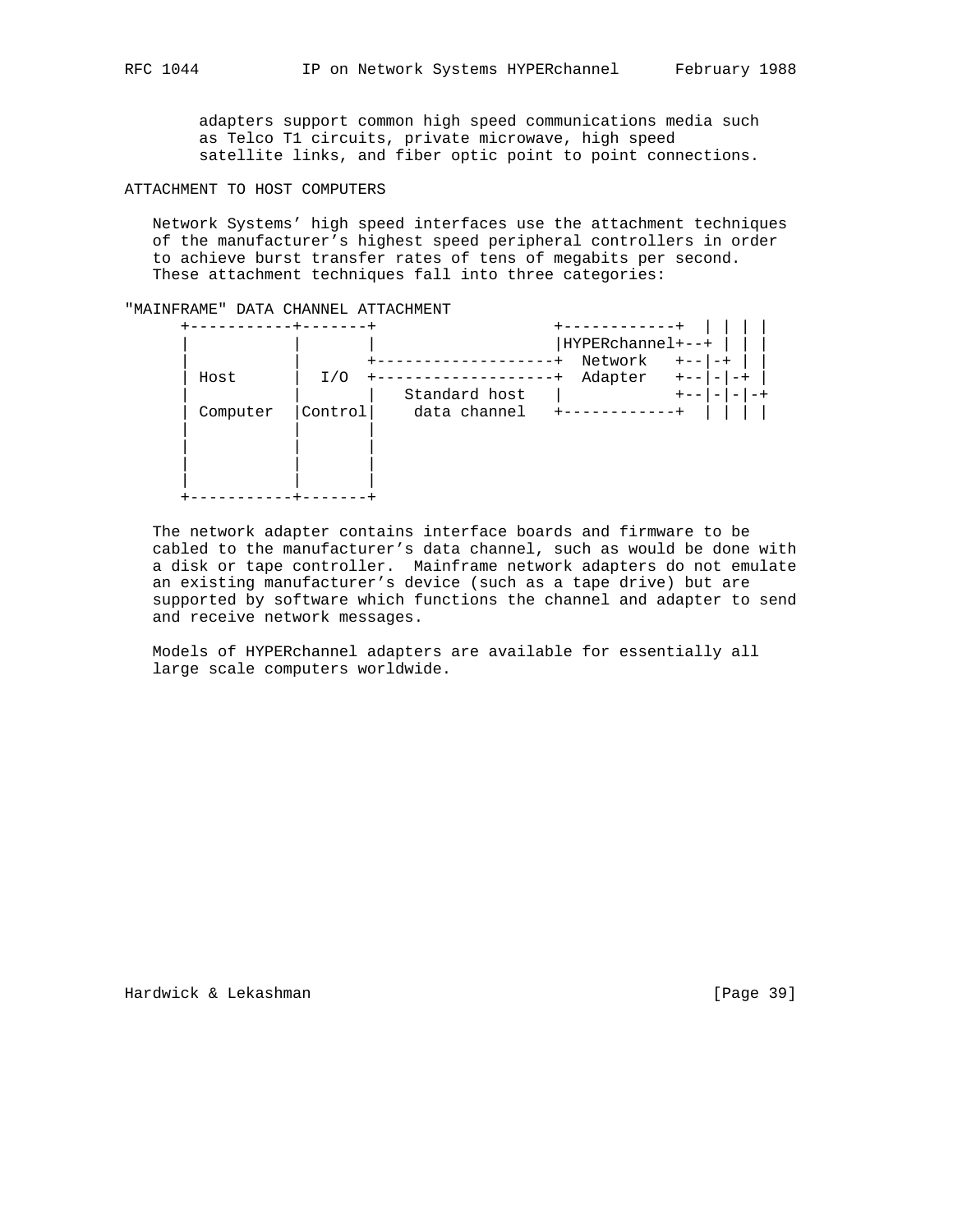## MINICOMPUTER AND WORKSTATION ATTACHMENT

 Since the network adapter contains lots of expensive, high speed logic, a different technique is used to provide attachment to minicomputers and workstations.



 In this case, NSC provides a DMA controller designed for direct connection to that minicomputer's backplane bus. These DMA controllers accept functions and burst blocks of data from host memory to a channel cable that is connected to one of four ports on a "general purpose computer adapter." This adapter multiplexes transmissions to and from the HYPERchannel trunks from up to four attached processors.

Hardwick & Lekashman [Page 40]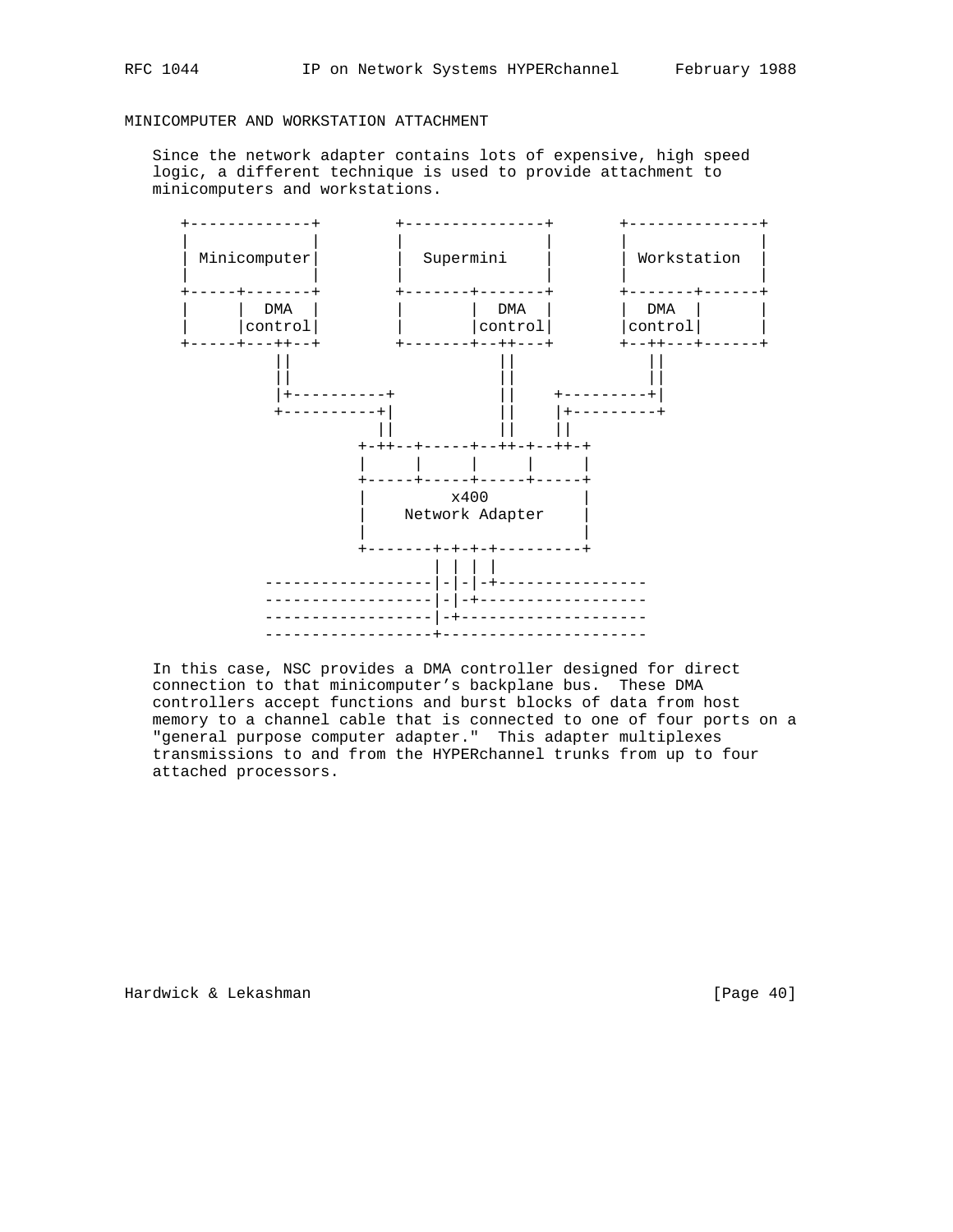## NETWORK COPROCESSORS

 For about 10 different bus systems, Network systems provides a "smart" DMA controller containing onboard memory and a Motorola 68010 protocol processor.

|        | Host | Coprocessor<br>MC 68010 | Adapter+   | x400    |
|--------|------|-------------------------|------------|---------|
| HOST   | DMA  | 256K memory             | <b>DMA</b> | Adapter |
|        |      |                         |            |         |
| Memory |      |                         |            |         |
|        |      |                         |            |         |
|        |      |                         |            |         |

 This class of interface works through the network coprocessor's direct access to host memory. Network transmit and receive request packets are placed in a common "mailbox" area and extracted by the coprocessor. The coprocessor reads and writes system memory as required to service network requests in the proper order. The coprocessors currently provide a service to read or write network messages (called Driver service as it is more or less identical to HYPERchannel dumb DMA drivers) and a service for NETEX, which is NSC's OSI-like communications protocol.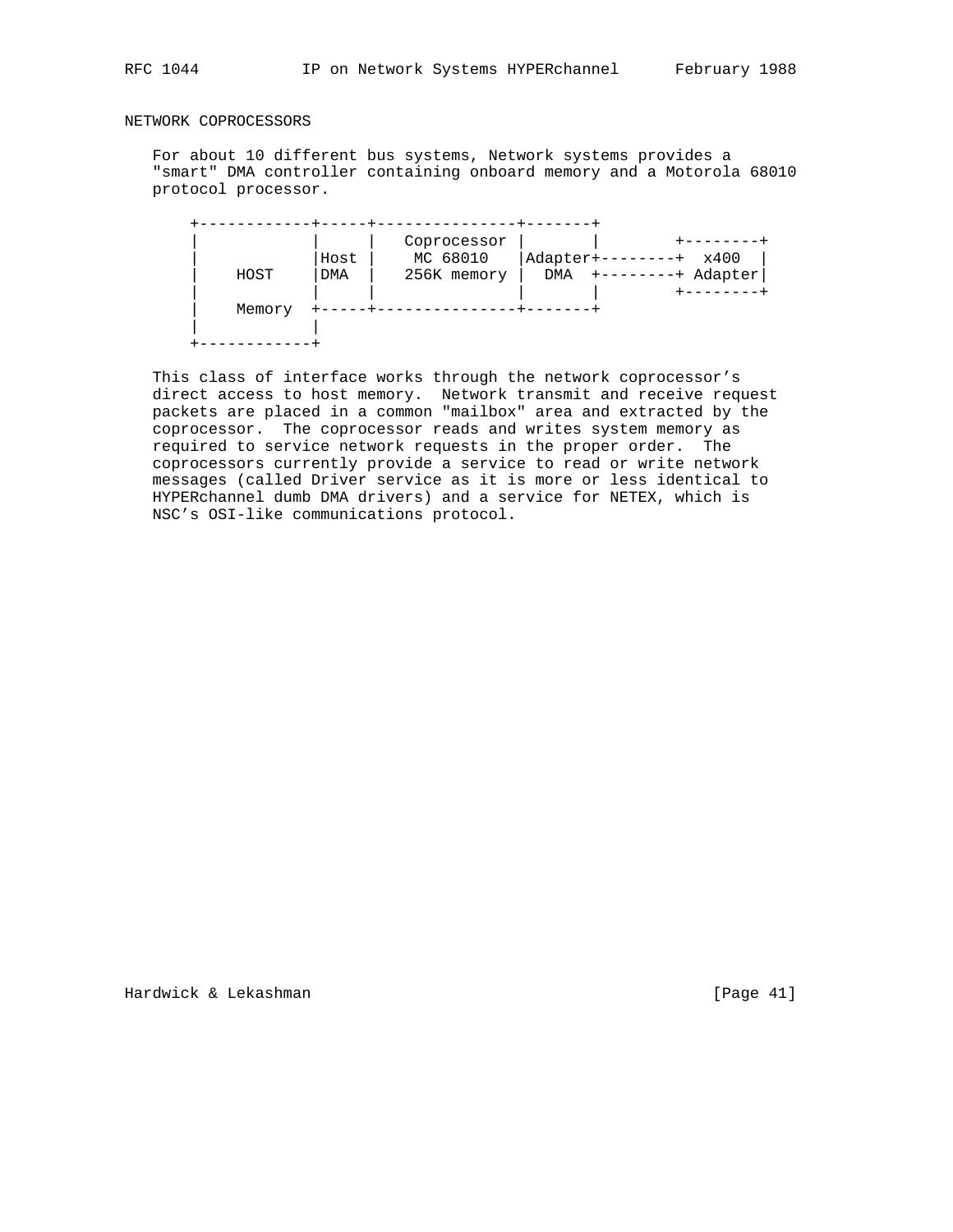## APPENDIX B. NETWORK SYSTEMS HYPERCHANNEL PROTOCOLS

 The protocols implemented by NSC within its own boxes are designed for the needs of the different technologies. A compact summation of these protocols is:

| HYPERchannel B  | HYPERchannel A      | DATApipe         |
|-----------------|---------------------|------------------|
| 10 Mbits/second | 50-200 Mbits/second | 275 Mbits/second |
|                 |                     |                  |

## | | | HYPERchannel network message | connectionless datagram protocol | |

| "HYPERchannel<br>compatibility mode"<br>Virtual circuit<br>estab. & control | HYPERchannel A<br>reservation and<br>flow control<br>protocol   | DATApipe<br>acknowledgment<br>& flow control<br>protocol    |
|-----------------------------------------------------------------------------|-----------------------------------------------------------------|-------------------------------------------------------------|
| Virtual Circuits<br>Flow Control                                            |                                                                 |                                                             |
| CSMA / VT<br>frame (datagram)<br>delivery and<br>acknowledgment             | CSMA / CA<br>frame (datagram)<br>delivery and<br>acknowledgment | TDMA packet delivery                                        |
| 75 ohm coax<br>cable                                                        | $1-4$ 75 ohm coax<br>cables                                     | Fiber optics<br>(various cable sizes<br>and xmission modes) |

 Without getting into great detail on these internal protocols, a few points are particularly interesting to system designers:

- o All three technologies supply the same interface to the host computer or network coprocessor, a service to send and receive network messages that are datagrams from the host's vantage in that each contains sufficient information to deliver the message in and of itself. Since this datagram and its header fields are of paramount interest to the host implementor, it is discussed in detail below.
- o All technologies use acknowledgments at a very low level to determine if packets have been successfully delivered. In addition to permitting a highly tuned contention mechanism for the coax medium, it also permits HYPERchannel A to balance the

Hardwick & Lekashman [Page 42]